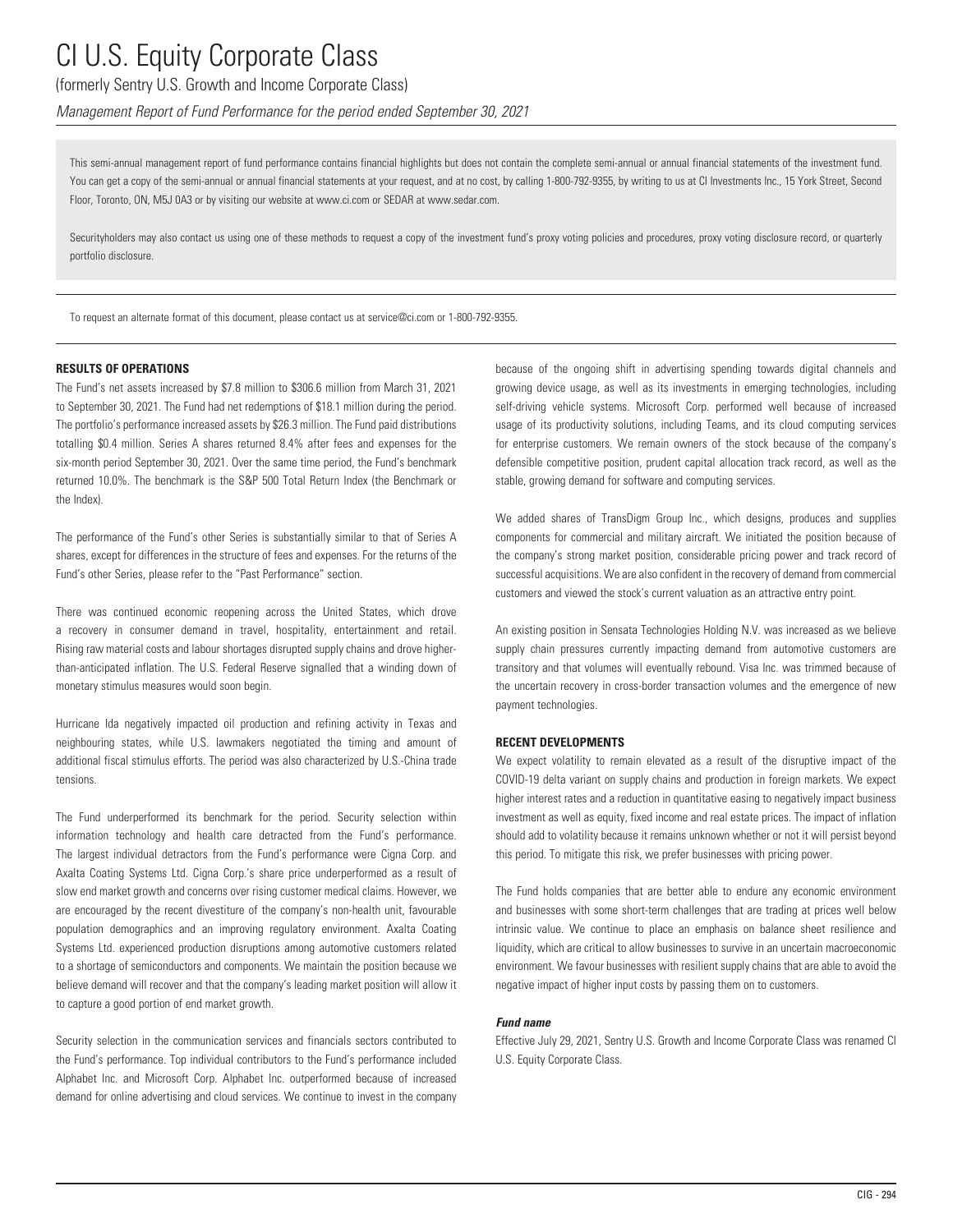(formerly Sentry U.S. Growth and Income Corporate Class)

*Management Report of Fund Performance for the period ended September 30, 2021*

#### *Registered office address*

Effective on or about August 1, 2021, the Fund's registered office address changed from 2 Queen Street East, Twentieth Floor, Toronto, Ontario, M5C 3G7 to 15 York Street, Second Floor, Toronto, Ontario M5J 0A3.

#### **RELATED PARTY TRANSACTIONS**

#### *Manager, Portfolio Advisor and Registrar*

CI Investments Inc. is the Manager, Portfolio Advisor and Registrar of the Fund. CI Investments Inc. is a subsidiary of CI Financial Corp. The Manager, in consideration for management fees, provides management services required in the day-to-day operations of the Fund. The Manager bears all of the operating expenses of the Fund (other than taxes, borrowing costs and new governmental fees) in return for an administration fee.

Management fee and administration fee rates as at September 30, 2021, for each of the Series are shown below:

|                    | <b>Annual management</b><br>fee rate (%) | <b>Annual administration</b><br>fee rate (%) |
|--------------------|------------------------------------------|----------------------------------------------|
| <b>A Shares</b>    | 2.000                                    | 0.21                                         |
| <b>AT5 Shares</b>  | 2.000                                    | 0.21                                         |
| <b>AT8 Shares</b>  | 2.000                                    | 0.21                                         |
| <b>E</b> Shares    | 1.950                                    | 0.15                                         |
| <b>EF Shares</b>   | 0.950                                    | 0.15                                         |
| <b>EFT5 Shares</b> | 0.950                                    | 0.15                                         |
| <b>EFT8 Shares</b> | 0.950                                    | 0.15                                         |
| <b>ET5 Shares</b>  | 1.950                                    | 0.15                                         |
| <b>ET8 Shares</b>  | 1.950                                    | 0.15                                         |
| <b>F</b> Shares    | 1.000                                    | 0.21                                         |
| <b>FT5 Shares</b>  | 1.000                                    | 0.21                                         |
| <b>FT8 Shares</b>  | 1.000                                    | 0.21                                         |
| I Shares           | Paid directly by investor                | Paid directly by investor                    |
| <b>IT8 Shares</b>  | Paid directly by investor                | Paid directly by investor                    |
| <b>0 Shares</b>    | Paid directly by investor                | 0.15                                         |
| <b>OT5 Shares</b>  | Paid directly by investor                | 0.15                                         |
| <b>OT8 Shares</b>  | Paid directly by investor                | 0.15                                         |
| <b>P</b> Shares    | Paid directly by investor                | 0.21                                         |
| <b>PT5 Shares</b>  | Paid directly by investor                | 0.21                                         |
| <b>PT8 Shares</b>  | Paid directly by investor                | 0.21                                         |
| <b>W Shares</b>    | Paid directly by investor                | 0.15                                         |
| <b>WT8 Shares</b>  | Paid directly by investor                | 0.15                                         |

The Manager received \$1.7 million in management fees and \$0.2 million in administration fees for the period.

#### *Management Fees*

Approximately 27% of total management fees were used to pay for sales and trailing commissions. The remaining 73% of management fees were used to pay for investment management and other general administration.

#### *Inter Fund Trading*

Inter fund trading occurs when a Fund purchases or sells a security of any issuer from or to another Fund managed by the Manager. These transactions are executed through market intermediaries and under prevailing market terms and conditions. The Independent Review Committee (IRC) reviews such transactions during scheduled meetings. During the period ended September 30, 2021, the Fund executed inter fund trades.

#### *Independent Review Committee*

The Fund has received standing instructions from the Fund's IRC to make or hold an investment in the security of an issuer related to the Manager.

The applicable standing instructions require, amongst others, that related party transactions be conducted in accordance with the Manager's policies and procedures and applicable law and that the Manager advise the IRC of any material breach of such policies. The Manager's policies require that investment decisions in respect of related party transactions (a) are free from any influence by an entity related to the Manager and without taking into account any consideration relevant to an entity related to the Manager; (b) represent the business judgment of the Manager, uninfluenced by considerations other than the best interests of the Fund; and (c) do not exceed the limitations of the applicable legislation. Quarterly, the IRC reviews reports which assess compliance with applicable CI policies. Annually, the IRC reviews reports describing each instance that the Manager acted in reliance on the standing instructions noted above.

The Fund relied on the IRC's standing instructions regarding related party transactions during this reporting period.

Except as otherwise noted above, the Fund was not a party to any related party transactions during the period ended September 30, 2021.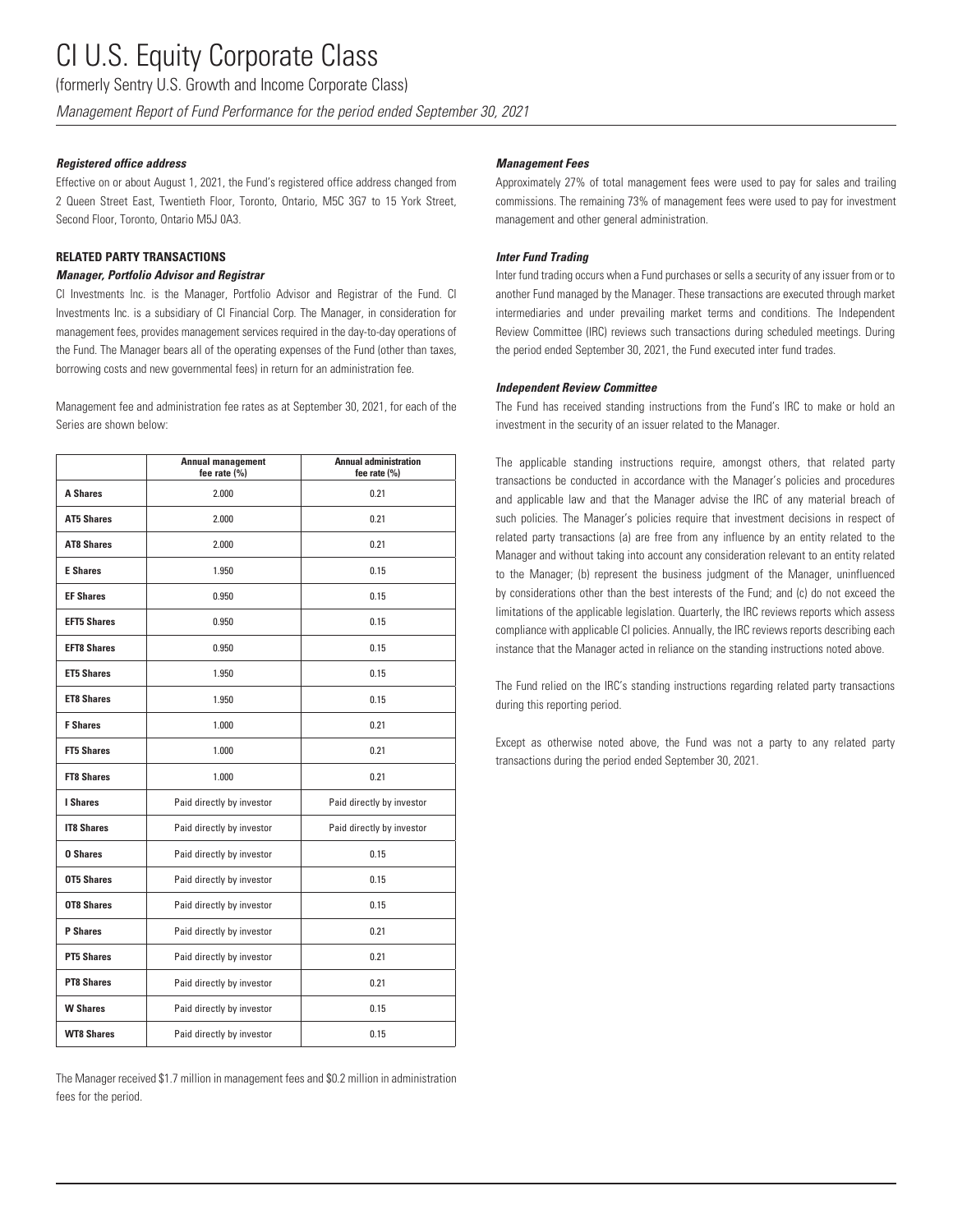(formerly Sentry U.S. Growth and Income Corporate Class)

*Management Report of Fund Performance for the period ended September 30, 2021*

#### **FINANCIAL HIGHLIGHTS**

The following tables show selected key financial information about the Fund and are intended to help you understand the Fund's financial performance for the past six periods, as applicable.

| Net Assets per Share (\$) <sup>(1)(2)(4)*</sup> |                                                                  |                        |                                                         | Increase (decrease) from operations:                  |                                           |                                                                                    |                                                                    |                          | <b>Dividends:</b>              |                         |                                           |                                                                                |
|-------------------------------------------------|------------------------------------------------------------------|------------------------|---------------------------------------------------------|-------------------------------------------------------|-------------------------------------------|------------------------------------------------------------------------------------|--------------------------------------------------------------------|--------------------------|--------------------------------|-------------------------|-------------------------------------------|--------------------------------------------------------------------------------|
|                                                 | Net assets at<br>the beginning<br>of period <sup>(2)</sup><br>\$ | Total<br>revenue<br>\$ | Total<br>expenses<br>(excluding<br>distributions)<br>\$ | Realized<br>gains<br>(losses) for<br>the period<br>\$ | gains<br>(losses) for<br>the period<br>\$ | Unrealized Total increase<br>(decrease)<br>from<br>operations <sup>(2)</sup><br>\$ | From net<br>investment<br>income<br>(excluding<br>dividends)<br>\$ | From<br>dividends<br>\$  | From<br>capital<br>gains<br>\$ | Return of capital<br>\$ | Total<br>dividends <sup>(2,3)</sup><br>\$ | <b>Net assets</b><br>at the end of<br>the period<br>shown <sup>(2)</sup><br>\$ |
|                                                 |                                                                  |                        |                                                         |                                                       |                                           |                                                                                    |                                                                    |                          |                                |                         |                                           |                                                                                |
| <b>A Shares</b>                                 |                                                                  |                        |                                                         |                                                       |                                           |                                                                                    |                                                                    |                          |                                |                         |                                           |                                                                                |
|                                                 | Commencement of operations February 24, 2000                     |                        |                                                         |                                                       |                                           |                                                                                    |                                                                    |                          |                                |                         |                                           |                                                                                |
| Sept. 30, 2021                                  | 8.71                                                             | 0.04                   | (0.13)                                                  | 0.35                                                  | 0.47                                      | 0.73                                                                               |                                                                    | $\overline{a}$           |                                |                         | $\overline{\phantom{a}}$                  | 9.44                                                                           |
| Mar. 31, 2021                                   | 6.57                                                             | 0.08                   | (0.23)                                                  | 0.16                                                  | 2.42                                      | 2.43                                                                               |                                                                    | (0.02)                   | (0.26)                         |                         | (0.28)                                    | 8.71                                                                           |
| Mar. 31, 2020                                   | 7.56                                                             | 0.09                   | (0.22)                                                  | 0.14                                                  | (0.72)                                    | (0.71)                                                                             |                                                                    | (0.08)                   | (0.34)                         |                         | (0.42)                                    | 6.57                                                                           |
| Mar. 31, 2019                                   | 7.31                                                             | 0.08                   | (0.19)                                                  | 0.62                                                  | 0.01                                      | 0.52                                                                               |                                                                    | (0.06)                   | (0.21)                         |                         | (0.27)                                    | 7.56                                                                           |
| Mar. 31, 2018                                   | 7.53                                                             | 0.12                   | (0.20)                                                  | 0.37                                                  | (0.20)                                    | 0.09                                                                               |                                                                    | (0.04)                   | (0.24)                         |                         | (0.28)                                    | 7.31                                                                           |
| Mar. 31, 2017                                   | 6.87                                                             | 0.11                   | (0.19)                                                  | 1.00                                                  | 0.38                                      | 1.30                                                                               |                                                                    | (0.06)                   | (0.41)                         |                         | (0.47)                                    | 7.53                                                                           |
| <b>AT5 Shares</b>                               |                                                                  |                        |                                                         |                                                       |                                           |                                                                                    |                                                                    |                          |                                |                         |                                           |                                                                                |
|                                                 | Commencement of operations September 28, 2007                    |                        |                                                         |                                                       |                                           |                                                                                    |                                                                    |                          |                                |                         |                                           |                                                                                |
| Sept. 30, 2021                                  | 10.11                                                            | 0.05                   | (0.15)                                                  | 0.40                                                  | 0.52                                      | 0.82                                                                               |                                                                    | $\overline{a}$           |                                | (0.24)                  | (0.24)                                    | 10.71                                                                          |
| Mar. 31, 2021                                   | 8.03                                                             | 0.09                   | (0.27)                                                  | 0.19                                                  | 2.87                                      | 2.88                                                                               |                                                                    | (0.03)                   | (0.31)                         | (0.50)                  | (0.84)                                    | 10.11                                                                          |
| Mar. 31, 2020                                   | 9.69                                                             | 0.11                   | (0.28)                                                  | 0.14                                                  | (1.42)                                    | (1.45)                                                                             |                                                                    | (0.10)                   | (0.42)                         | (0.47)                  | (0.99)                                    | 8.03                                                                           |
| Mar. 31, 2019                                   | 9.87                                                             | 0.11                   | (0.26)                                                  | 0.83                                                  | (0.06)                                    | 0.62                                                                               | $\overline{\phantom{a}}$                                           | (0.07)                   | (0.27)                         | (0.51)                  | (0.85)                                    | 9.69                                                                           |
| Mar. 31, 2018                                   | 10.73                                                            | 0.17                   | (0.29)                                                  | 0.48                                                  | (0.25)                                    | 0.11                                                                               |                                                                    | (0.06)                   | (0.32)                         | (0.57)                  | (0.95)                                    | 9.87                                                                           |
| Mar. 31, 2017                                   | 10.32                                                            | 0.23                   | (0.29)                                                  | 1.64                                                  | 0.01                                      | 1.59                                                                               | $\overline{\phantom{a}}$                                           | (0.09)                   | (0.59)                         | (0.58)                  | (1.26)                                    | 10.73                                                                          |
| <b>AT8 Shares</b>                               |                                                                  |                        |                                                         |                                                       |                                           |                                                                                    |                                                                    |                          |                                |                         |                                           |                                                                                |
|                                                 | Commencement of operations September 28, 2007                    |                        |                                                         |                                                       |                                           |                                                                                    |                                                                    |                          |                                |                         |                                           |                                                                                |
| Sept. 30, 2021                                  | 5.14                                                             | 0.02                   | (0.08)                                                  | 0.20                                                  | 0.28                                      | 0.42                                                                               |                                                                    | $\overline{a}$           | ÷                              | (0.20)                  | (0.20)                                    | 5.37                                                                           |
| Mar. 31, 2021                                   | 4.23                                                             | 0.05                   | (0.14)                                                  | 0.10                                                  | 1.49                                      | 1.50                                                                               |                                                                    | (0.01)                   | (0.16)                         | (0.42)                  | (0.59)                                    | 5.14                                                                           |
| Mar. 31, 2020                                   | 5.26                                                             | 0.06                   | (0.15)                                                  | 0.10                                                  | (0.36)                                    | (0.35)                                                                             |                                                                    | (0.05)                   | (0.22)                         | (0.41)                  | (0.68)                                    | 4.23                                                                           |
| Mar. 31, 2019                                   | 5.54                                                             | 0.06                   | (0.14)                                                  | 0.47                                                  | (0.03)                                    | 0.36                                                                               |                                                                    | (0.04)                   | (0.15)                         | (0.46)                  | (0.65)                                    | 5.26                                                                           |
| Mar. 31, 2018                                   | 6.23                                                             | 0.10                   | (0.16)                                                  | 0.28                                                  | (0.16)                                    | 0.06                                                                               |                                                                    | (0.03)                   | (0.18)                         | (0.52)                  | (0.73)                                    | 5.54                                                                           |
| Mar. 31, 2017                                   | 6.19                                                             | 0.14                   | (0.17)                                                  | 1.01                                                  | (0.03)                                    | 0.95                                                                               |                                                                    | (0.05)                   | (0.34)                         | (0.56)                  | (0.95)                                    | 6.23                                                                           |
| <b>E</b> Shares                                 |                                                                  |                        |                                                         |                                                       |                                           |                                                                                    |                                                                    |                          |                                |                         |                                           |                                                                                |
|                                                 | Commencement of operations October 04, 2011                      |                        |                                                         |                                                       |                                           |                                                                                    |                                                                    |                          |                                |                         |                                           |                                                                                |
| Sept. 30, 2021                                  | 23.09                                                            | 0.11                   | (0.33)                                                  | 0.93                                                  | 1.26                                      | 1.97                                                                               |                                                                    | $\overline{\phantom{a}}$ |                                |                         | $\overline{\phantom{a}}$                  | 25.03                                                                          |
| Mar. 31, 2021                                   | 17.40                                                            | 0.20                   | (0.58)                                                  | 0.37                                                  | 6.42                                      | 6.41                                                                               |                                                                    | (0.07)                   | (0.69)                         |                         | (0.76)                                    | 23.09                                                                          |
| Mar. 31, 2020                                   | 19.99                                                            | 0.23                   | (0.56)                                                  | 0.31                                                  | (1.81)                                    | (1.83)                                                                             | $\overline{\phantom{a}}$                                           | (0.21)                   | (0.89)                         |                         | (1.10)                                    | 17.40                                                                          |
| Mar. 31, 2019                                   | 19.31                                                            | 0.20                   | (0.48)                                                  | 1.65                                                  | (0.02)                                    | 1.35                                                                               |                                                                    | (0.15)                   | (0.54)                         |                         | (0.69)                                    | 19.99                                                                          |
| Mar. 31, 2018                                   | 19.87                                                            | 0.35                   | (0.52)                                                  | 0.97                                                  | (0.62)                                    | 0.18                                                                               | $\overline{\phantom{a}}$                                           | (0.11)                   | (0.63)                         |                         | (0.74)                                    | 19.31                                                                          |
| Mar. 31, 2017                                   | 18.10                                                            | 0.45                   | (0.49)                                                  | 3.07                                                  | (0.08)                                    | 2.95                                                                               |                                                                    | (0.16)                   | (1.09)                         |                         | (1.25)                                    | 19.87                                                                          |
| <b>EF Shares</b>                                |                                                                  |                        |                                                         |                                                       |                                           |                                                                                    |                                                                    |                          |                                |                         |                                           |                                                                                |
|                                                 | Commencement of operations November 27, 2014                     |                        |                                                         |                                                       |                                           |                                                                                    |                                                                    |                          |                                |                         |                                           |                                                                                |
| Sept. 30, 2021                                  | 12.80                                                            | 0.06                   | (0.11)                                                  | 0.52                                                  | 0.68                                      | 1.15                                                                               |                                                                    |                          |                                |                         |                                           | 13.95                                                                          |
| Mar. 31, 2021                                   | 9.54                                                             | 0.11                   | (0.19)                                                  | 0.24                                                  | 3.51                                      | 3.67                                                                               |                                                                    | (0.04)                   | (0.38)                         |                         | (0.42)                                    | 12.80                                                                          |
| Mar. 31, 2020                                   | 10.84                                                            | 0.12                   | (0.18)                                                  | 0.22                                                  | (0.49)                                    | (0.33)                                                                             |                                                                    | (0.11)                   | (0.49)                         |                         | (0.60)                                    | 9.54                                                                           |
| Mar. 31, 2019                                   | 10.36                                                            | 0.11                   | (0.14)                                                  | 0.92                                                  | (0.09)                                    | 0.80                                                                               |                                                                    | (0.08)                   | (0.29)                         |                         | (0.37)                                    | 10.84                                                                          |
| Mar. 31, 2018                                   | 10.54                                                            | 0.18                   | (0.16)                                                  | 0.51                                                  | (0.26)                                    | 0.27                                                                               |                                                                    | (0.06)                   | (0.34)                         |                         | (0.40)                                    | 10.36                                                                          |
| Mar. 31, 2017                                   | 9.49                                                             | 0.28                   | (0.15)                                                  | 1.74                                                  | (0.29)                                    | 1.58                                                                               | $\overline{\phantom{a}}$                                           | (0.09)                   | (0.58)                         |                         | (0.67)                                    | 10.54                                                                          |
| <b>EFT5 Shares</b>                              |                                                                  |                        |                                                         |                                                       |                                           |                                                                                    |                                                                    |                          |                                |                         |                                           |                                                                                |
|                                                 | Commencement of operations August 04, 2015                       |                        |                                                         |                                                       |                                           |                                                                                    |                                                                    |                          |                                |                         |                                           |                                                                                |
| Sept. 30, 2021                                  | 9.03                                                             | 0.04                   | (0.07)                                                  | 0.36                                                  | 0.50                                      | 0.83                                                                               |                                                                    | $\overline{\phantom{a}}$ |                                | (0.21)                  | (0.21)                                    | 9.63                                                                           |
| Mar. 31, 2021                                   | 7.10                                                             | 0.08                   | (0.14)                                                  | 0.17                                                  | 2.56                                      | 2.67                                                                               |                                                                    | (0.03)                   | (0.23)                         | (0.49)                  | (0.75)                                    | 9.03                                                                           |
| Mar. 31, 2020                                   | 8.47                                                             | 0.09                   | (0.14)                                                  | 0.16                                                  | (0.61)                                    | (0.50)                                                                             |                                                                    | (0.09)                   | (0.37)                         | (0.41)                  | (0.87)                                    | 7.10                                                                           |
| Mar. 31, 2019                                   | 8.52                                                             | 0.04                   | (0.11)                                                  | 0.39                                                  | 1.11                                      | 1.43                                                                               | $\overline{\phantom{a}}$                                           | (0.06)                   | (0.23)                         | (0.44)                  | (0.73)                                    | 8.47                                                                           |
| Mar. 31, 2018                                   | 9.14                                                             | 0.16                   | (0.14)                                                  | 0.47                                                  | (0.27)                                    | 0.22                                                                               |                                                                    | (0.05)                   | (0.28)                         | (0.48)                  | (0.81)                                    | 8.52                                                                           |
| Mar. 31, 2017                                   | 8.68                                                             | 0.23                   | (0.13)                                                  | 1.53                                                  | (0.20)                                    | 1.43                                                                               |                                                                    | (0.08)                   | (0.50)                         | (0.49)                  | (1.07)                                    | 9.14                                                                           |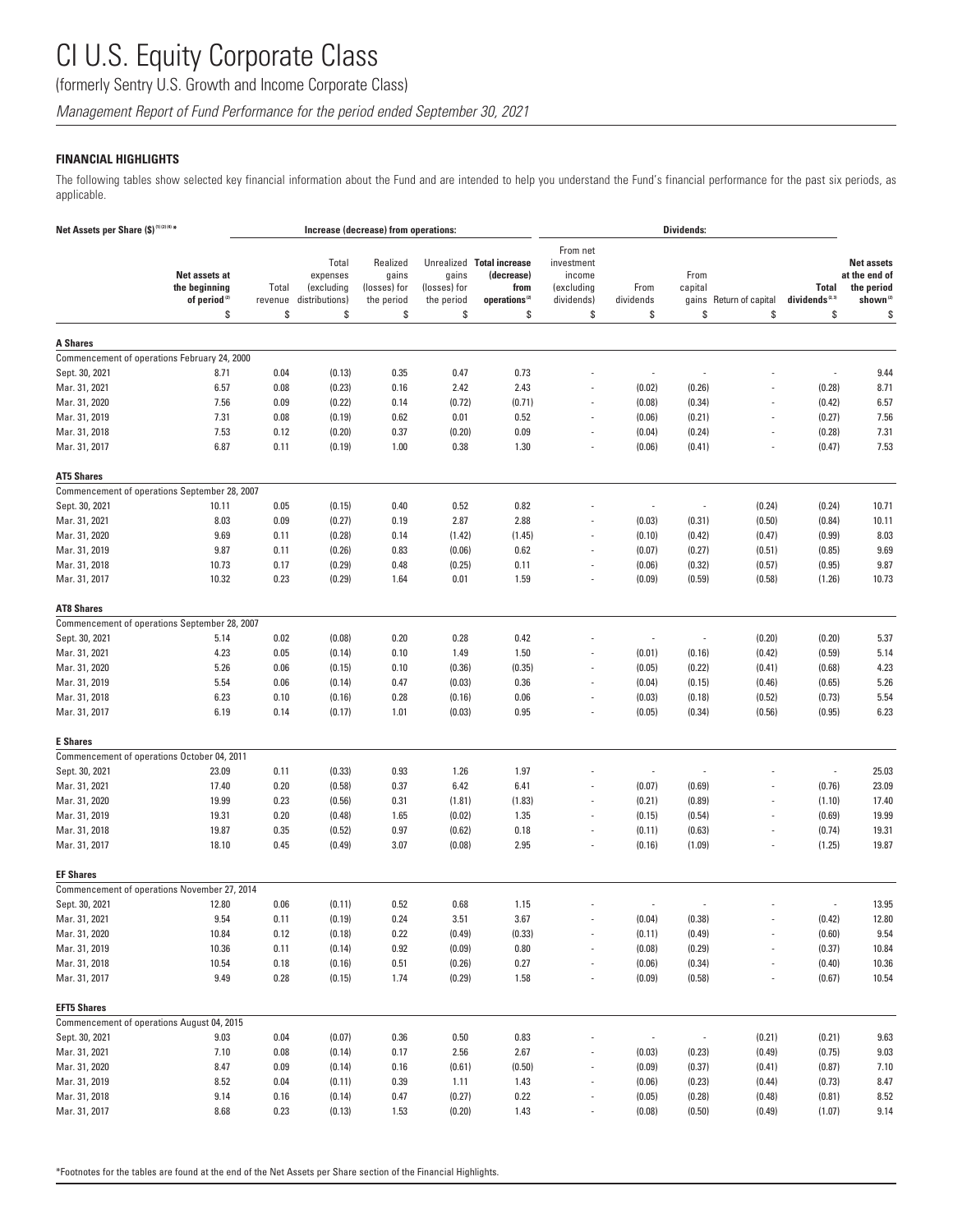(formerly Sentry U.S. Growth and Income Corporate Class)

*Management Report of Fund Performance for the period ended September 30, 2021*

### **FINANCIAL HIGHLIGHTS (cont'd)**

| Net Assets per Share (\$) <sup>(1)(2)(4)*</sup> |                                                                  |                        |                                                         | Increase (decrease) from operations:                  |                                           |                                                                                    |                                                                    |                          | Dividends:                     |                         |                                          |                                                                                |
|-------------------------------------------------|------------------------------------------------------------------|------------------------|---------------------------------------------------------|-------------------------------------------------------|-------------------------------------------|------------------------------------------------------------------------------------|--------------------------------------------------------------------|--------------------------|--------------------------------|-------------------------|------------------------------------------|--------------------------------------------------------------------------------|
|                                                 | Net assets at<br>the beginning<br>of period <sup>(2)</sup><br>\$ | Total<br>revenue<br>\$ | Total<br>expenses<br>(excluding<br>distributions)<br>\$ | Realized<br>gains<br>(losses) for<br>the period<br>\$ | gains<br>(losses) for<br>the period<br>\$ | Unrealized Total increase<br>(decrease)<br>from<br>operations <sup>(2)</sup><br>\$ | From net<br>investment<br>income<br>(excluding<br>dividends)<br>\$ | From<br>dividends<br>\$  | From<br>capital<br>gains<br>\$ | Return of capital<br>\$ | <b>Total</b><br>dividends $^{2.3}$<br>\$ | <b>Net assets</b><br>at the end of<br>the period<br>shown <sup>(2)</sup><br>\$ |
|                                                 |                                                                  |                        |                                                         |                                                       |                                           |                                                                                    |                                                                    |                          |                                |                         |                                          |                                                                                |
| <b>EFT8 Shares</b>                              |                                                                  |                        |                                                         |                                                       |                                           |                                                                                    |                                                                    |                          |                                |                         |                                          |                                                                                |
|                                                 | Commencement of operations August 04, 2015                       |                        |                                                         |                                                       |                                           |                                                                                    |                                                                    |                          |                                |                         |                                          |                                                                                |
| Sept. 30, 2021                                  | 7.55                                                             | 0.04                   | (0.06)                                                  | 0.30                                                  | 0.40                                      | 0.68                                                                               |                                                                    | ÷,                       |                                | (0.29)                  | (0.29)                                   | 7.94                                                                           |
| Mar. 31, 2021                                   | 6.14                                                             | 0.07                   | (0.11)                                                  | 0.12                                                  | 2.16                                      | 2.24                                                                               |                                                                    | (0.02)                   | (0.19)                         | (0.65)                  | (0.86)                                   | 7.55                                                                           |
| Mar. 31, 2020                                   | 7.53                                                             | 0.08                   | (0.11)                                                  | 0.14                                                  | (0.60)                                    | (0.49)                                                                             |                                                                    | (0.07)                   | (0.32)                         | (0.59)                  | (0.98)                                   | 6.14                                                                           |
| Mar. 31, 2019                                   | 7.81                                                             | 0.08                   | (0.10)                                                  | 0.64                                                  | 0.02                                      | 0.64                                                                               | $\overline{\phantom{a}}$                                           | (0.05)                   | (0.21)                         | (0.65)                  | (0.91)                                   | 7.53                                                                           |
| Mar. 31, 2018<br>Mar. 31, 2017                  | 8.67<br>8.50                                                     | 0.15<br>0.24           | (0.12)<br>(0.12)                                        | 0.40<br>1.90                                          | (0.28)<br>(0.16)                          | 0.15<br>1.86                                                                       | $\overline{a}$                                                     | (0.05)<br>(0.07)         | (0.25)<br>(0.48)               | (0.73)<br>(0.76)        | (1.03)<br>(1.31)                         | 7.81<br>8.67                                                                   |
|                                                 |                                                                  |                        |                                                         |                                                       |                                           |                                                                                    |                                                                    |                          |                                |                         |                                          |                                                                                |
| <b>ET5 Shares</b>                               |                                                                  |                        |                                                         |                                                       |                                           |                                                                                    |                                                                    |                          |                                |                         |                                          |                                                                                |
|                                                 | Commencement of operations August 29, 2012                       |                        |                                                         |                                                       |                                           |                                                                                    |                                                                    |                          |                                |                         |                                          |                                                                                |
| Sept. 30, 2021                                  | 13.02                                                            | 0.06                   | (0.18)                                                  | 0.52                                                  | 0.70                                      | 1.10                                                                               |                                                                    | ÷,                       | $\overline{a}$                 | (0.31)                  | (0.31)                                   | 13.80                                                                          |
| Mar. 31, 2021                                   | 10.36                                                            | 0.12                   | (0.34)                                                  | 0.25                                                  | 3.71                                      | 3.74                                                                               |                                                                    | (0.04)                   | (0.33)                         | (0.71)                  | (1.08)                                   | 13.02                                                                          |
| Mar. 31, 2020                                   | 12.49                                                            | 0.14                   | (0.35)                                                  | 0.23                                                  | (0.88)                                    | (0.86)                                                                             |                                                                    | (0.12)                   | (0.54)                         | (0.61)                  | (1.27)                                   | 10.36                                                                          |
| Mar. 31, 2019                                   | 12.71                                                            | 0.13                   | (0.31)                                                  | 1.06                                                  | ÷,                                        | 0.88                                                                               |                                                                    | (0.09)                   | (0.35)                         | (0.66)                  | (1.10)                                   | 12.49                                                                          |
| Mar. 31, 2018                                   | 13.80                                                            | 0.24                   | (0.36)                                                  | 0.66                                                  | (0.41)                                    | 0.13                                                                               |                                                                    | (0.08)                   | (0.41)                         | (0.73)                  | (1.22)                                   | 12.71                                                                          |
| Mar. 31, 2017                                   | 13.26                                                            | 0.31                   | (0.36)                                                  | 2.23                                                  | (0.02)                                    | 2.16                                                                               | $\overline{\phantom{a}}$                                           | (0.11)                   | (0.76)                         | (0.74)                  | (1.61)                                   | 13.80                                                                          |
| <b>ET8 Shares</b>                               |                                                                  |                        |                                                         |                                                       |                                           |                                                                                    |                                                                    |                          |                                |                         |                                          |                                                                                |
|                                                 | Commencement of operations August 29, 2012                       |                        |                                                         |                                                       |                                           |                                                                                    |                                                                    |                          |                                |                         |                                          |                                                                                |
| Sept. 30, 2021                                  | 9.93                                                             | 0.05                   | (0.14)                                                  | 0.39                                                  | 0.51                                      | 0.81                                                                               |                                                                    | $\overline{a}$           | ÷,                             | (0.38)                  | (0.38)                                   | 10.38                                                                          |
| Mar. 31, 2021                                   | 8.17                                                             | 0.07                   | (0.23)                                                  | 0.04                                                  | 6.53                                      | 6.41                                                                               |                                                                    | (0.03)                   | (0.26)                         | (0.87)                  | (1.16)                                   | 9.93                                                                           |
| Mar. 31, 2020                                   | 10.15                                                            | 0.11                   | (0.28)                                                  | 0.18                                                  | (0.76)                                    | (0.75)                                                                             | $\overline{a}$                                                     | (0.10)                   | (0.43)                         | (0.79)                  | (1.32)                                   | 8.17                                                                           |
| Mar. 31, 2019                                   | 10.67                                                            | 0.10                   | (0.26)                                                  | 0.88                                                  | (0.01)                                    | 0.71                                                                               |                                                                    | (0.07)                   | (0.28)                         | (0.89)                  | (1.24)                                   | 10.15                                                                          |
| Mar. 31, 2018                                   | 11.98                                                            | 0.21                   | (0.31)                                                  | 0.56                                                  | (0.35)                                    | 0.11                                                                               | $\overline{\phantom{a}}$                                           | (0.06)                   | (0.35)                         | (1.01)                  | (1.42)                                   | 10.67                                                                          |
| Mar. 31, 2017                                   | 11.89                                                            | 0.28                   | (0.32)                                                  | 1.98                                                  | (0.03)                                    | 1.91                                                                               |                                                                    | (0.10)                   | (0.66)                         | (1.07)                  | (1.83)                                   | 11.98                                                                          |
| <b>F</b> Shares                                 |                                                                  |                        |                                                         |                                                       |                                           |                                                                                    |                                                                    |                          |                                |                         |                                          |                                                                                |
|                                                 | Commencement of operations August 08, 2000                       |                        |                                                         |                                                       |                                           |                                                                                    |                                                                    |                          |                                |                         |                                          |                                                                                |
| Sept. 30, 2021                                  | 11.78                                                            | 0.06                   | (0.10)                                                  | 0.47                                                  | 0.60                                      | 1.03                                                                               |                                                                    | ÷,                       |                                |                         | $\overline{\phantom{a}}$                 | 12.84                                                                          |
| Mar. 31, 2021                                   | 8.79                                                             | 0.10                   | (0.19)                                                  | 0.23                                                  | 3.23                                      | 3.37                                                                               |                                                                    | (0.03)                   | (0.35)                         |                         | (0.38)                                   | 11.78                                                                          |
| Mar. 31, 2020                                   | 10.00                                                            | 0.12                   | (0.18)                                                  | 0.17                                                  | (1.36)                                    | (1.25)                                                                             | $\overline{a}$                                                     | (0.11)                   | (0.45)                         |                         | (0.56)                                   | 8.79                                                                           |
| Mar. 31, 2019                                   | 9.57                                                             | 0.10                   | (0.14)                                                  | 0.80                                                  | 0.08                                      | 0.84                                                                               |                                                                    | (0.07)                   | (0.27)                         |                         | (0.34)                                   | 10.00                                                                          |
| Mar. 31, 2018                                   | 9.74                                                             | 0.16                   | (0.16)                                                  | 0.47                                                  | (0.30)                                    | 0.17                                                                               |                                                                    | (0.06)                   | (0.31)                         |                         | (0.37)                                   | 9.57                                                                           |
| Mar. 31, 2017                                   | 8.78                                                             | 0.21                   | (0.15)                                                  | 1.49                                                  | (0.02)                                    | 1.53                                                                               |                                                                    | (0.08)                   | (0.54)                         |                         | (0.62)                                   | 9.74                                                                           |
| <b>FT5 Shares</b>                               |                                                                  |                        |                                                         |                                                       |                                           |                                                                                    |                                                                    |                          |                                |                         |                                          |                                                                                |
|                                                 | Commencement of operations September 28, 2007                    |                        |                                                         |                                                       |                                           |                                                                                    |                                                                    |                          |                                |                         |                                          |                                                                                |
| Sept. 30, 2021                                  | 10.83                                                            | 0.05                   | (0.09)                                                  | 0.42                                                  | 0.57                                      | 0.95                                                                               |                                                                    |                          |                                | (0.26)                  | (0.26)                                   | 11.54                                                                          |
| Mar. 31, 2021                                   | 8.52                                                             | 0.09                   | (0.18)                                                  | 0.19                                                  | 2.91                                      | 3.01                                                                               |                                                                    | (0.03)                   | (0.33)                         | (0.53)                  | (0.89)                                   | 10.83                                                                          |
| Mar. 31, 2020                                   | 10.17                                                            | 0.11                   | (0.17)                                                  | 0.18                                                  | (0.89)                                    | (0.77)                                                                             |                                                                    | (0.10)                   | (0.45)                         | (0.49)                  | (1.04)                                   | 8.52                                                                           |
| Mar. 31, 2019                                   | 10.23                                                            | 0.11                   | (0.14)                                                  | 0.85                                                  | 0.13                                      | 0.95                                                                               |                                                                    | (0.07)                   | (0.28)                         | (0.53)                  | (0.88)                                   | 10.17                                                                          |
| Mar. 31, 2018                                   | 10.99                                                            | 0.19                   | (0.17)                                                  | 0.63                                                  | (0.33)                                    | 0.32                                                                               |                                                                    | (0.06)                   | (0.33)                         | (0.58)                  | (0.97)                                   | 10.23                                                                          |
| Mar. 31, 2017                                   | 10.44                                                            | 0.24                   | (0.17)                                                  | 1.71                                                  | (0.16)                                    | 1.62                                                                               | $\overline{\phantom{a}}$                                           | (0.09)                   | (0.60)                         | (0.59)                  | (1.28)                                   | 10.99                                                                          |
| <b>FT8 Shares</b>                               |                                                                  |                        |                                                         |                                                       |                                           |                                                                                    |                                                                    |                          |                                |                         |                                          |                                                                                |
|                                                 | Commencement of operations September 28, 2007                    |                        |                                                         |                                                       |                                           |                                                                                    |                                                                    |                          |                                |                         |                                          |                                                                                |
| Sept. 30, 2021                                  | 8.95                                                             | 0.04                   | (0.08)                                                  | 0.36                                                  | 0.48                                      | 0.80                                                                               |                                                                    | $\overline{\phantom{a}}$ |                                | (0.34)                  | (0.34)                                   | 9.41                                                                           |
| Mar. 31, 2021                                   | 7.29                                                             | 0.08                   | (0.15)                                                  | 0.18                                                  | 2.65                                      | 2.76                                                                               |                                                                    | (0.03)                   | (0.27)                         | (0.73)                  | (1.03)                                   | 8.95                                                                           |
| Mar. 31, 2020                                   | 8.96                                                             | 0.10                   | (0.15)                                                  | (0.17)                                                | (4.74)                                    | (4.96)                                                                             |                                                                    | (0.09)                   | (0.39)                         | (0.70)                  | (1.18)                                   | 7.29                                                                           |
| Mar. 31, 2019                                   | 9.32                                                             | 0.09                   | (0.13)                                                  | 0.76                                                  | (0.02)                                    | 0.70                                                                               | $\overline{\phantom{a}}$                                           | (0.07)                   | (0.25)                         | (0.77)                  | (1.09)                                   | 8.96                                                                           |
| Mar. 31, 2018                                   | 10.36                                                            | 0.17                   | (0.16)                                                  | 0.47                                                  | (0.29)                                    | 0.19                                                                               |                                                                    | (0.06)                   | (0.30)                         | (0.87)                  | (1.23)                                   | 9.32                                                                           |
| Mar. 31, 2017                                   | 10.18                                                            | 0.23                   | (0.16)                                                  | 1.70                                                  |                                           | 1.77                                                                               |                                                                    | (0.09)                   | (0.57)                         | (0.91)                  | (1.57)                                   | 10.36                                                                          |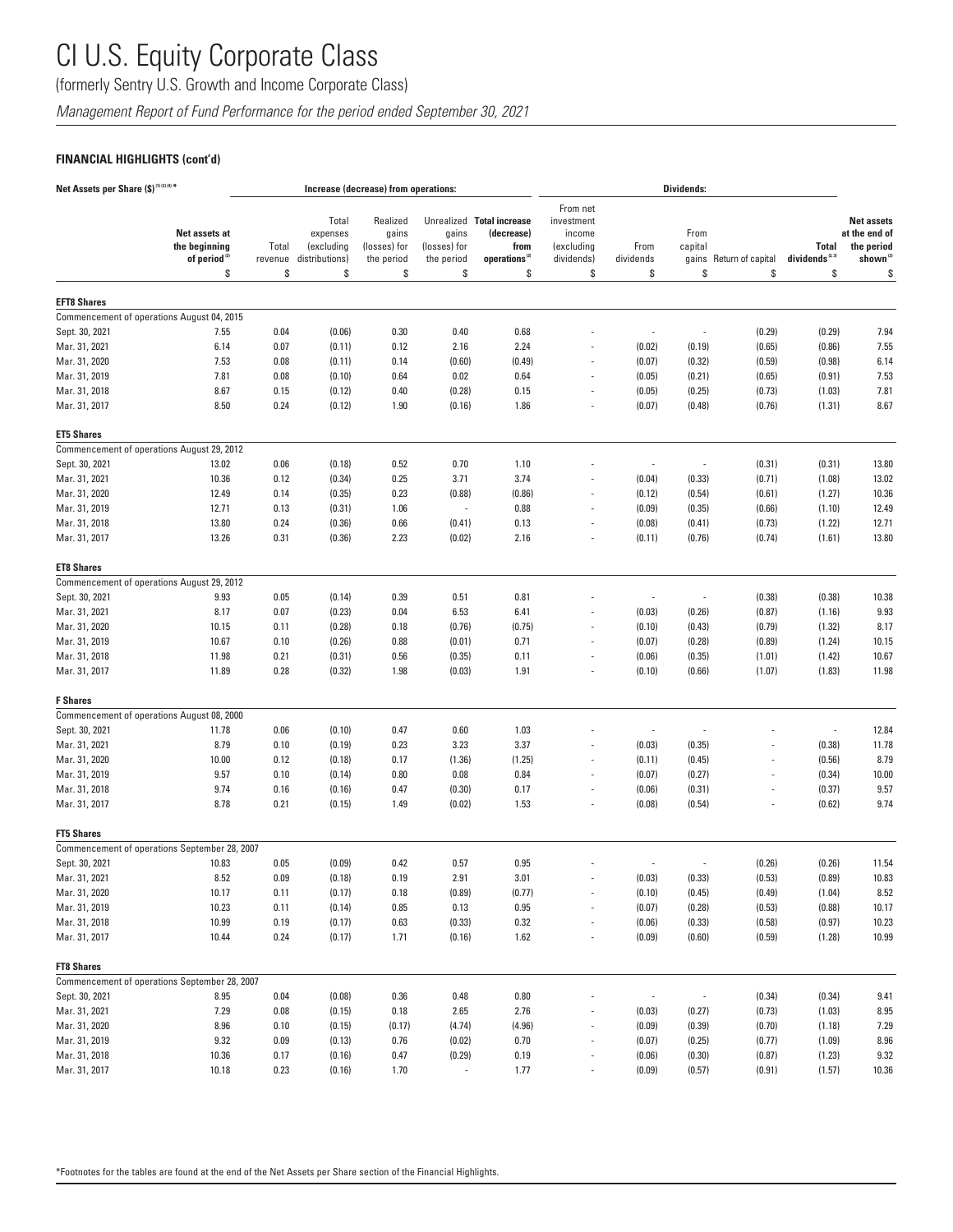(formerly Sentry U.S. Growth and Income Corporate Class)

*Management Report of Fund Performance for the period ended September 30, 2021*

### **FINANCIAL HIGHLIGHTS (cont'd)**

| Net Assets per Share (\$) <sup>(1)(2)(4)*</sup> |                                                                  |                        |                                                         | Increase (decrease) from operations:                  |                                           |                                                                                    |                                                                    |                          | Dividends:                     |                         |                                          |                                                                                |
|-------------------------------------------------|------------------------------------------------------------------|------------------------|---------------------------------------------------------|-------------------------------------------------------|-------------------------------------------|------------------------------------------------------------------------------------|--------------------------------------------------------------------|--------------------------|--------------------------------|-------------------------|------------------------------------------|--------------------------------------------------------------------------------|
|                                                 | Net assets at<br>the beginning<br>of period <sup>(2)</sup><br>\$ | Total<br>revenue<br>\$ | Total<br>expenses<br>(excluding<br>distributions)<br>\$ | Realized<br>gains<br>(losses) for<br>the period<br>\$ | gains<br>(losses) for<br>the period<br>\$ | Unrealized Total increase<br>(decrease)<br>from<br>operations <sup>(2)</sup><br>\$ | From net<br>investment<br>income<br>(excluding<br>dividends)<br>\$ | From<br>dividends<br>\$  | From<br>capital<br>gains<br>\$ | Return of capital<br>\$ | <b>Total</b><br>dividends $^{2.3}$<br>\$ | <b>Net assets</b><br>at the end of<br>the period<br>shown <sup>(2)</sup><br>\$ |
|                                                 |                                                                  |                        |                                                         |                                                       |                                           |                                                                                    |                                                                    |                          |                                |                         |                                          |                                                                                |
| <b>I</b> Shares                                 |                                                                  |                        |                                                         |                                                       |                                           |                                                                                    |                                                                    |                          |                                |                         |                                          |                                                                                |
|                                                 | Commencement of operations November 18, 2011                     |                        |                                                         |                                                       |                                           |                                                                                    |                                                                    |                          |                                |                         |                                          |                                                                                |
| Sept. 30, 2021                                  | 25.84                                                            | 0.12                   | (0.04)                                                  | 1.05                                                  | 1.43                                      | 2.56                                                                               |                                                                    | ÷,                       |                                |                         | $\overline{\phantom{a}}$                 | 28.35                                                                          |
| Mar. 31, 2021                                   | 19.02                                                            | 0.22                   | (0.11)                                                  | 0.46                                                  | 7.11                                      | 7.68                                                                               |                                                                    | (0.07)                   | (0.76)                         |                         | (0.83)                                   | 25.84                                                                          |
| Mar. 31, 2020                                   | 21.35                                                            | 0.24                   | (0.07)                                                  | 0.44                                                  | (0.30)                                    | 0.31                                                                               |                                                                    | (0.23)                   | (0.97)                         |                         | (1.20)                                   | 19.02                                                                          |
| Mar. 31, 2019                                   | 20.14                                                            | 0.21                   | (0.02)                                                  | 1.73                                                  | 0.08                                      | 2.00                                                                               | $\overline{\phantom{a}}$                                           | (0.16)                   | (0.58)                         |                         | (0.74)                                   | 21.35                                                                          |
| Mar. 31, 2018                                   | 20.24                                                            | 0.36                   | (0.06)                                                  | 0.98                                                  | (0.55)                                    | 0.73                                                                               |                                                                    | (0.12)                   | (0.65)                         |                         | (0.77)                                   | 20.14                                                                          |
| Mar. 31, 2017                                   | 18.01                                                            | 0.60                   | (0.03)                                                  | 3.26                                                  | (1.03)                                    | 2.80                                                                               | $\overline{a}$                                                     | (0.17)                   | (1.11)                         |                         | (1.28)                                   | 20.24                                                                          |
| <b>IT8 Shares</b>                               |                                                                  |                        |                                                         |                                                       |                                           |                                                                                    |                                                                    |                          |                                |                         |                                          |                                                                                |
|                                                 | Commencement of operations November 18, 2011                     |                        |                                                         |                                                       |                                           |                                                                                    |                                                                    |                          |                                |                         |                                          |                                                                                |
| Sept. 30, 2021                                  | 12.31                                                            | 0.06                   | (0.02)                                                  | 0.49                                                  | 0.66                                      | 1.19                                                                               |                                                                    | ÷,                       | $\overline{a}$                 | (0.47)                  | (0.47)                                   | 13.02                                                                          |
| Mar. 31, 2021                                   | 9.88                                                             | 0.11                   | (0.05)                                                  | 0.25                                                  | 3.00                                      | 3.31                                                                               |                                                                    | (0.03)                   | (0.37)                         | (0.99)                  | (1.39)                                   | 12.31                                                                          |
| Mar. 31, 2020                                   | 11.97                                                            | 0.13                   | (0.04)                                                  | 0.46                                                  | (2.71)                                    | (2.16)                                                                             |                                                                    | (0.12)                   | (0.52)                         | (0.93)                  | (1.57)                                   | 9.88                                                                           |
| Mar. 31, 2019                                   | 12.27                                                            | 0.13                   | (0.01)                                                  | 0.99                                                  | 0.12                                      | 1.23                                                                               |                                                                    | (0.09)                   | (0.33)                         | (1.02)                  | (1.44)                                   | 11.97                                                                          |
| Mar. 31, 2018                                   | 13.45                                                            | 0.23                   | (0.04)                                                  | 0.61                                                  | (0.31)                                    | 0.49                                                                               |                                                                    | (0.07)                   | (0.40)                         | (1.13)                  | (1.60)                                   | 12.27                                                                          |
| Mar. 31, 2017                                   | 13.03                                                            | 0.35                   | (0.02)                                                  | 2.19                                                  | (0.25)                                    | 2.27                                                                               | $\overline{\phantom{a}}$                                           | (0.11)                   | (0.74)                         | (1.17)                  | (2.02)                                   | 13.45                                                                          |
| <b>0 Shares</b>                                 |                                                                  |                        |                                                         |                                                       |                                           |                                                                                    |                                                                    |                          |                                |                         |                                          |                                                                                |
|                                                 | Commencement of operations October 04, 2011                      |                        |                                                         |                                                       |                                           |                                                                                    |                                                                    |                          |                                |                         |                                          |                                                                                |
| Sept. 30, 2021                                  | 28.41                                                            | 0.13                   | (0.07)                                                  | 1.13                                                  | 1.79                                      | 2.98                                                                               |                                                                    | $\overline{a}$           |                                |                         | $\overline{\phantom{a}}$                 | 31.14                                                                          |
| Mar. 31, 2021                                   | 20.95                                                            | 0.24                   | (0.16)                                                  | 0.51                                                  | 7.78                                      | 8.37                                                                               |                                                                    | (0.08)                   | (0.84)                         |                         | (0.92)                                   | 28.41                                                                          |
| Mar. 31, 2020                                   | 23.55                                                            | 0.27                   | (0.12)                                                  | 0.44                                                  | (1.66)                                    | (1.07)                                                                             | $\overline{a}$                                                     | (0.25)                   | (1.07)                         |                         | (1.32)                                   | 20.95                                                                          |
| Mar. 31, 2019                                   | 22.26                                                            | 0.23                   | (0.06)                                                  | 1.91                                                  | 0.05                                      | 2.13                                                                               |                                                                    | (0.17)                   | (0.64)                         |                         | (0.81)                                   | 23.55                                                                          |
| Mar. 31, 2018                                   | 22.41                                                            | 0.40                   | (0.10)                                                  | 1.14                                                  | (0.66)                                    | 0.78                                                                               | $\overline{\phantom{a}}$                                           | (0.13)                   | (0.72)                         |                         | (0.85)                                   | 22.26                                                                          |
| Mar. 31, 2017                                   | 19.98                                                            | 0.51                   | (0.07)                                                  | 3.53                                                  | (0.13)                                    | 3.84                                                                               |                                                                    | (0.18)                   | (1.23)                         |                         | (1.41)                                   | 22.41                                                                          |
| <b>OT5 Shares</b>                               |                                                                  |                        |                                                         |                                                       |                                           |                                                                                    |                                                                    |                          |                                |                         |                                          |                                                                                |
|                                                 | Commencement of operations August 29, 2012                       |                        |                                                         |                                                       |                                           |                                                                                    |                                                                    |                          |                                |                         |                                          |                                                                                |
| Sept. 30, 2021                                  | 15.80                                                            | 0.07                   | (0.04)                                                  | 0.63                                                  | 0.84                                      | 1.50                                                                               |                                                                    | $\overline{a}$           |                                | (0.37)                  | (0.37)                                   | 16.94                                                                          |
| Mar. 31, 2021                                   | 12.29                                                            | 0.14                   | (0.09)                                                  | 0.31                                                  | 4.43                                      | 4.79                                                                               |                                                                    | (0.04)                   | (0.40)                         | (0.85)                  | (1.29)                                   | 15.80                                                                          |
| Mar. 31, 2020                                   | 14.49                                                            | 0.16                   | (0.07)                                                  | 0.26                                                  | (1.09)                                    | (0.74)                                                                             | $\overline{a}$                                                     | (0.15)                   | (0.64)                         | (0.70)                  | (1.49)                                   | 12.29                                                                          |
| Mar. 31, 2019                                   | 14.41                                                            | 0.15                   | (0.04)                                                  | 1.21                                                  | ÷,                                        | 1.32                                                                               |                                                                    | (0.11)                   | (0.40)                         | (0.75)                  | (1.26)                                   | 14.49                                                                          |
| Mar. 31, 2018                                   | 15.30                                                            | 0.28                   | (0.07)                                                  | 0.65                                                  | (0.40)                                    | 0.46                                                                               |                                                                    | (0.09)                   | (0.47)                         | (0.81)                  | (1.37)                                   | 14.41                                                                          |
| Mar. 31, 2017                                   | 14.36                                                            | 0.22                   | (0.05)                                                  | 2.32                                                  | 0.50                                      | 2.99                                                                               |                                                                    | (0.13)                   | (0.84)                         | (0.81)                  | (1.78)                                   | 15.30                                                                          |
| <b>OT8 Shares</b>                               |                                                                  |                        |                                                         |                                                       |                                           |                                                                                    |                                                                    |                          |                                |                         |                                          |                                                                                |
|                                                 | Commencement of operations August 29, 2012                       |                        |                                                         |                                                       |                                           |                                                                                    |                                                                    |                          |                                |                         |                                          |                                                                                |
| Sept. 30, 2021                                  | 12.08                                                            | 0.06                   | (0.03)                                                  | 0.48                                                  | 0.66                                      | 1.17                                                                               |                                                                    |                          |                                | (0.46)                  | (0.46)                                   | 12.77                                                                          |
| Mar. 31, 2021                                   | 9.71                                                             | 0.11                   | (0.07)                                                  | 0.25                                                  | 3.45                                      | 3.74                                                                               |                                                                    | (0.03)                   | (0.31)                         | (1.03)                  | (1.37)                                   | 12.08                                                                          |
| Mar. 31, 2020                                   | 11.79                                                            | 0.13                   | (0.06)                                                  | 0.26                                                  | (0.76)                                    | (0.43)                                                                             |                                                                    | (0.12)                   | (0.51)                         | (0.92)                  | (1.55)                                   | 9.71                                                                           |
| Mar. 31, 2019                                   | 12.11                                                            | 0.12                   | (0.03)                                                  | 1.02                                                  | (0.10)                                    | 1.01                                                                               |                                                                    | (0.09)                   | (0.33)                         | (1.00)                  | (1.42)                                   | 11.79                                                                          |
| Mar. 31, 2018                                   | 13.29                                                            | 0.22                   | (0.06)                                                  | 0.63                                                  | (0.37)                                    | 0.42                                                                               |                                                                    | (0.07)                   | (0.39)                         | (1.12)                  | (1.58)                                   | 12.11                                                                          |
| Mar. 31, 2017                                   | 12.90                                                            | 0.29                   | (0.05)                                                  | 1.98                                                  | (0.03)                                    | 2.19                                                                               | $\overline{\phantom{a}}$                                           | (0.11)                   | (0.73)                         | (1.16)                  | (2.00)                                   | 13.29                                                                          |
| <b>P</b> Shares                                 |                                                                  |                        |                                                         |                                                       |                                           |                                                                                    |                                                                    |                          |                                |                         |                                          |                                                                                |
| Commencement of operations May 01, 2017         |                                                                  |                        |                                                         |                                                       |                                           |                                                                                    |                                                                    |                          |                                |                         |                                          |                                                                                |
| Sept. 30, 2021                                  | 12.11                                                            | 0.06                   | (0.03)                                                  | 0.49                                                  | 0.59                                      | 1.11                                                                               |                                                                    | $\overline{\phantom{a}}$ |                                |                         | ÷                                        | 13.27                                                                          |
| Mar. 31, 2021                                   | 8.94                                                             | 0.10                   | (0.07)                                                  | 0.25                                                  | 3.26                                      | 3.54                                                                               |                                                                    | (0.03)                   | (0.36)                         |                         | (0.39)                                   | 12.11                                                                          |
| Mar. 31, 2020                                   | 10.05                                                            | 0.12                   | (0.06)                                                  | 0.14                                                  | (1.46)                                    | (1.26)                                                                             |                                                                    | (0.11)                   | (0.45)                         |                         | (0.56)                                   | 8.94                                                                           |
| Mar. 31, 2019                                   | 9.51                                                             | 0.07                   | (0.03)                                                  | 0.59                                                  | 1.28                                      | 1.91                                                                               |                                                                    | (0.07)                   | (0.27)                         |                         | (0.34)                                   | 10.05                                                                          |
| Mar. 31, 2018                                   | 10.00                                                            | 0.24                   | (0.05)                                                  | 0.52                                                  | (1.38)                                    | (0.67)                                                                             |                                                                    | (0.06)                   | (0.31)                         |                         | (0.37)                                   | 9.51                                                                           |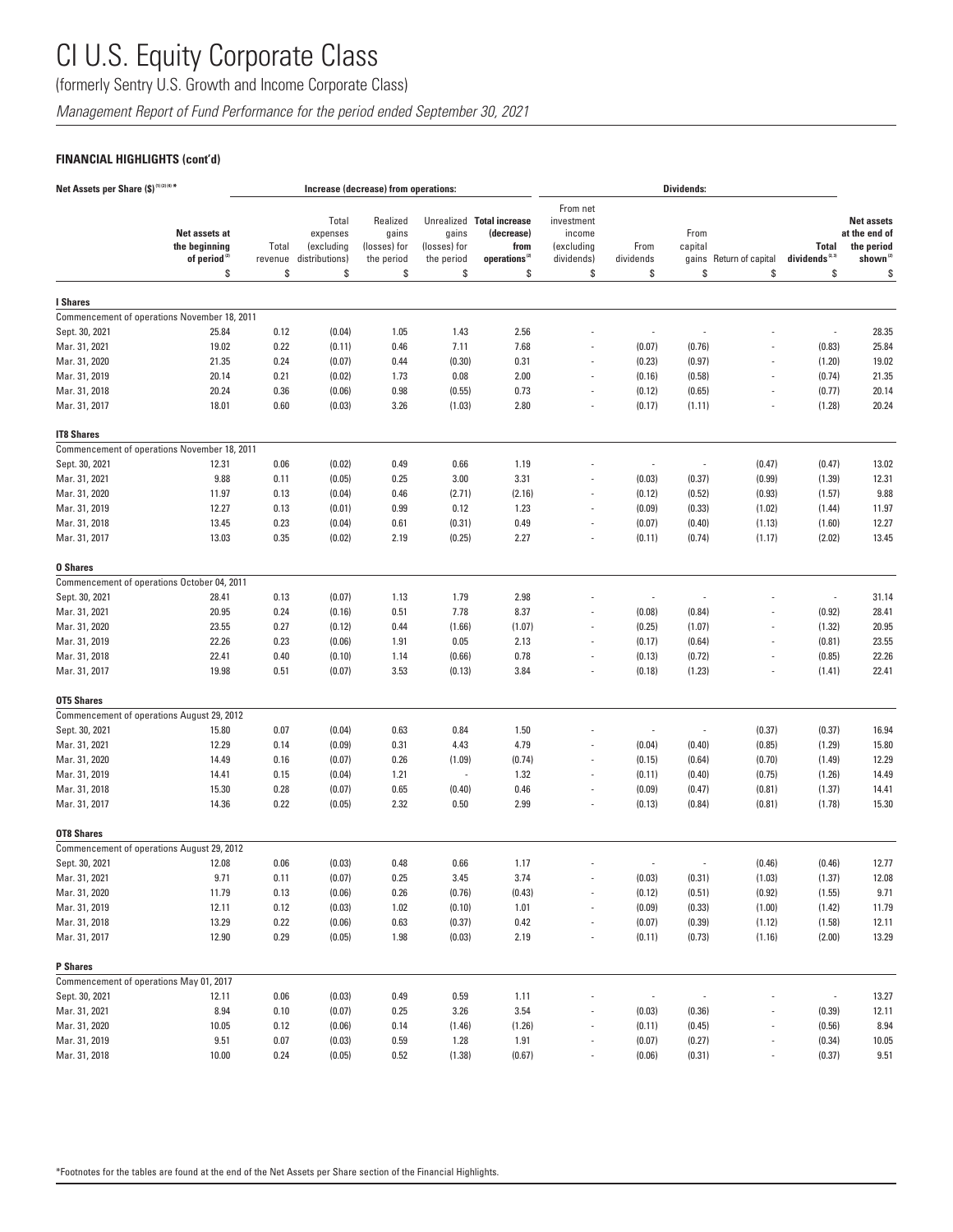(formerly Sentry U.S. Growth and Income Corporate Class)

*Management Report of Fund Performance for the period ended September 30, 2021*

### **FINANCIAL HIGHLIGHTS (cont'd)**

| Net Assets per Share (\$) <sup>(1)(2)(4)</sup> |                                                                  |                        |                                                         | Increase (decrease) from operations:                  |                                           |                                                                                    | Dividends:                                                        |                          |                                |                         |                                                 |                                                                                |
|------------------------------------------------|------------------------------------------------------------------|------------------------|---------------------------------------------------------|-------------------------------------------------------|-------------------------------------------|------------------------------------------------------------------------------------|-------------------------------------------------------------------|--------------------------|--------------------------------|-------------------------|-------------------------------------------------|--------------------------------------------------------------------------------|
|                                                | Net assets at<br>the beginning<br>of period <sup>(2)</sup><br>s. | Total<br>revenue<br>\$ | Total<br>expenses<br>(excluding<br>distributions)<br>\$ | Realized<br>gains<br>(losses) for<br>the period<br>\$ | gains<br>(losses) for<br>the period<br>\$ | Unrealized Total increase<br>(decrease)<br>from<br>operations <sup>(2)</sup><br>\$ | From net<br>investment<br>income<br>(excluding<br>dividends)<br>S | From<br>dividends<br>S.  | From<br>capital<br>qains<br>\$ | Return of capital<br>\$ | <b>Total</b><br>dividends <sup>2,3)</sup><br>\$ | <b>Net assets</b><br>at the end of<br>the period<br>shown <sup>(2)</sup><br>\$ |
| <b>PT5 Shares</b>                              |                                                                  |                        |                                                         |                                                       |                                           |                                                                                    |                                                                   |                          |                                |                         |                                                 |                                                                                |
| Commencement of operations May 01, 2017        |                                                                  |                        |                                                         |                                                       |                                           |                                                                                    |                                                                   |                          |                                |                         |                                                 |                                                                                |
| Sept. 30, 2021                                 | 9.91                                                             | 0.05                   | (0.03)                                                  | 0.40                                                  | 0.53                                      | 0.95                                                                               |                                                                   | $\overline{a}$           | ÷,                             | (0.23)                  | (0.23)                                          | 10.62                                                                          |
| Mar. 31, 2021                                  | 7.72                                                             | 0.07                   | (0.06)                                                  | 0.08                                                  | 5.32                                      | 5.41                                                                               |                                                                   | (0.03)                   | (0.25)                         | (0.53)                  | (0.81)                                          | 9.91                                                                           |
| Mar. 31, 2020                                  | 9.11                                                             | 0.10                   | (0.05)                                                  | 0.16                                                  | (0.72)                                    | (0.51)                                                                             |                                                                   | (0.09)                   | (0.40)                         | (0.44)                  | (0.93)                                          | 7.72                                                                           |
| Mar. 31, 2019                                  | 9.06                                                             | 0.09                   | (0.03)                                                  | 0.77                                                  | (0.01)                                    | 0.82                                                                               |                                                                   | (0.07)                   | (0.25)                         | (0.47)                  | (0.79)                                          | 9.11                                                                           |
| Mar. 31, 2018                                  | 10.00                                                            | 0.17                   | (0.05)                                                  | 0.34                                                  | (0.58)                                    | (0.12)                                                                             |                                                                   | (0.05)                   | (0.29)                         | (0.45)                  | (0.79)                                          | 9.06                                                                           |
| <b>PT8 Shares</b>                              |                                                                  |                        |                                                         |                                                       |                                           |                                                                                    |                                                                   |                          |                                |                         |                                                 |                                                                                |
| Commencement of operations May 01, 2017        |                                                                  |                        |                                                         |                                                       |                                           |                                                                                    |                                                                   |                          |                                |                         |                                                 |                                                                                |
| Sept. 30, 2021                                 | 8.76                                                             | 0.04                   | (0.02)                                                  | 0.35                                                  | 0.47                                      | 0.84                                                                               |                                                                   | $\overline{a}$           | ÷,                             | (0.33)                  | (0.33)                                          | 9.26                                                                           |
| Mar. 31, 2021                                  | 7.05                                                             | 0.08                   | (0.06)                                                  | 0.21                                                  | 2.06                                      | 2.29                                                                               |                                                                   | (0.02)                   | (0.22)                         | (0.75)                  | (0.99)                                          | 8.76                                                                           |
| Mar. 31, 2020                                  | 8.56                                                             | 0.09                   | (0.05)                                                  | 0.15                                                  | (0.66)                                    | (0.47)                                                                             |                                                                   | (0.08)                   | (0.37)                         | (0.67)                  | (1.12)                                          | 7.05                                                                           |
| Mar. 31, 2019                                  | 8.80                                                             | 0.09                   | (0.03)                                                  | 0.74                                                  | (0.01)                                    | 0.79                                                                               |                                                                   | (0.06)                   | (0.24)                         | (0.73)                  | (1.03)                                          | 8.56                                                                           |
| Mar. 31, 2018                                  | 10.00                                                            | 0.17                   | (0.05)                                                  | 0.34                                                  | (0.58)                                    | (0.12)                                                                             |                                                                   | (0.05)                   | (0.29)                         | (0.72)                  | (1.06)                                          | 8.80                                                                           |
| <b>W</b> Shares                                |                                                                  |                        |                                                         |                                                       |                                           |                                                                                    |                                                                   |                          |                                |                         |                                                 |                                                                                |
| Commencement of operations July 27, 2017       |                                                                  |                        |                                                         |                                                       |                                           |                                                                                    |                                                                   |                          |                                |                         |                                                 |                                                                                |
| Sept. 30, 2021                                 | 13.18                                                            | 0.10                   | (0.03)                                                  | 0.36                                                  | (0.24)                                    | 0.19                                                                               |                                                                   | $\overline{\phantom{a}}$ | J.                             |                         | $\overline{\phantom{a}}$                        | 14.45                                                                          |
| Mar. 31, 2021                                  | 9.72                                                             | 0.09                   | (0.06)                                                  | 0.09                                                  | 4.99                                      | 5.11                                                                               |                                                                   | (0.04)                   | (0.39)                         |                         | (0.43)                                          | 13.18                                                                          |
| Mar. 31, 2020                                  | 10.93                                                            | 0.13                   | (0.06)                                                  | 0.18                                                  | 0.97                                      | 1.22                                                                               |                                                                   | (0.12)                   | (0.49)                         |                         | (0.61)                                          | 9.72                                                                           |
| Mar. 31, 2019                                  | 10.34                                                            | 0.10                   | (0.04)                                                  | 0.90                                                  | (0.01)                                    | 0.95                                                                               |                                                                   | (0.08)                   | (0.30)                         |                         | (0.38)                                          | 10.93                                                                          |
| Mar. 31, 2018                                  | 10.00                                                            | 0.15                   | (0.04)                                                  | 0.38                                                  | 0.25                                      | 0.74                                                                               |                                                                   | (0.06)                   | (0.34)                         |                         | (0.40)                                          | 10.34                                                                          |
| <b>WT8 Shares</b>                              |                                                                  |                        |                                                         |                                                       |                                           |                                                                                    |                                                                   |                          |                                |                         |                                                 |                                                                                |
| Commencement of operations July 27, 2017       |                                                                  |                        |                                                         |                                                       |                                           |                                                                                    |                                                                   |                          |                                |                         |                                                 |                                                                                |
| Sept. 30, 2021                                 | 9.78                                                             | 0.05                   | (0.03)                                                  | 0.39                                                  | 0.50                                      | 0.91                                                                               |                                                                   | $\overline{\phantom{a}}$ | ÷,                             | (0.37)                  | (0.37)                                          | 10.34                                                                          |
| Mar. 31, 2021                                  | 7.86                                                             | 0.07                   | (0.05)                                                  | 0.07                                                  | 3.96                                      | 4.05                                                                               |                                                                   | (0.03)                   | (0.25)                         | (0.83)                  | (1.11)                                          | 9.78                                                                           |
| Mar. 31, 2020                                  | 9.54                                                             | 0.11                   | (0.05)                                                  | 0.17                                                  | (0.74)                                    | (0.51)                                                                             |                                                                   | (0.09)                   | (0.41)                         | (0.74)                  | (1.24)                                          | 7.86                                                                           |
| Mar. 31, 2019                                  | 9.81                                                             | 0.10                   | (0.03)                                                  | 0.82                                                  | (0.01)                                    | 0.88                                                                               |                                                                   | (0.07)                   | (0.27)                         | (0.81)                  | (1.15)                                          | 9.54                                                                           |
| Mar. 31, 2018                                  | 10.00                                                            | 0.15                   | (0.04)                                                  | 0.37                                                  | 0.24                                      | 0.72                                                                               |                                                                   | (0.06)                   | (0.32)                         | (0.54)                  | (0.92)                                          | 9.81                                                                           |

(1) This information is derived from the Fund's semi-annual and annual financial statements.

(2) Net assets per share and dividends per share are based on the actual number of shares outstanding for the relevant Series at the relevant time. The increase (decrease) in net assets from operations per share is based on the weighted average number of shares outstanding for the relevant Series over the fiscal period.

(3) Dividends are automatically reinvested in additional shares of the Fund.

(4) This information is provided for the period ended September 30, 2021 and the years ended March 31.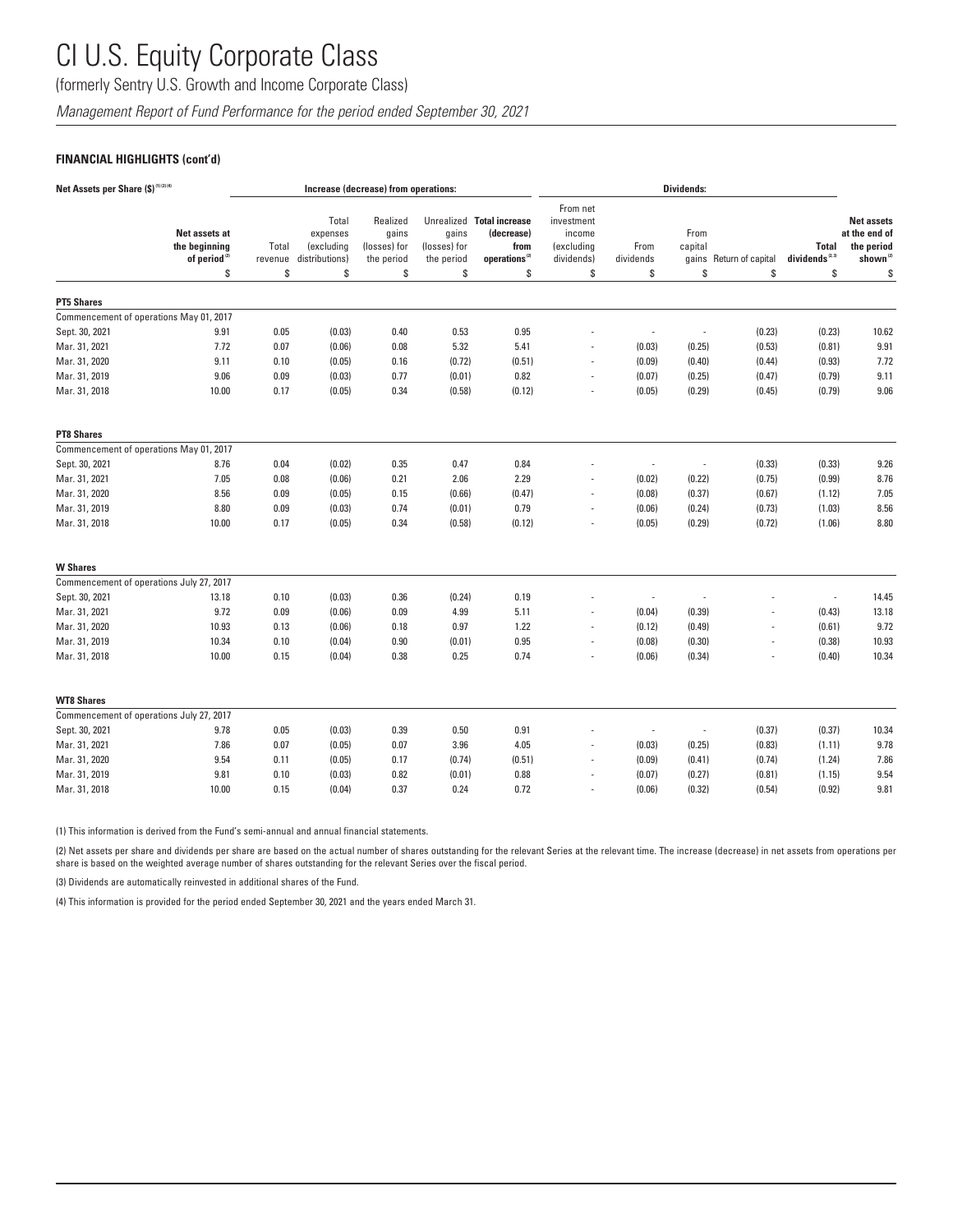(formerly Sentry U.S. Growth and Income Corporate Class)

*Management Report of Fund Performance for the period ended September 30, 2021*

### **FINANCIAL HIGHLIGHTS (cont'd)**

#### **Ratios and Supplemental Data (1) (5) \***

|                                               | <b>Total net</b>      | Number<br>of shares        | Management<br>expense ratio | Harmonized               | Management<br>expense ratio | <b>Effective HST</b><br>rate for the | Trading                                                                         | Portfolio |
|-----------------------------------------------|-----------------------|----------------------------|-----------------------------|--------------------------|-----------------------------|--------------------------------------|---------------------------------------------------------------------------------|-----------|
|                                               | assets <sup>(5)</sup> | outstanding <sup>(5)</sup> | before taxes <sup>(2)</sup> | sales tax <sup>(2)</sup> | after taxes <sup>(2)</sup>  |                                      | period <sup>(2)</sup> expense ratio <sup>(3)</sup> turnover rate <sup>(4)</sup> |           |
|                                               | \$000's               | 000's                      | $\%$                        | $\%$                     | $\%$                        | %                                    | $\%$                                                                            | $\%$      |
| <b>A Shares</b>                               |                       |                            |                             |                          |                             |                                      |                                                                                 |           |
| Commencement of operations February 24, 2000  |                       |                            |                             |                          |                             |                                      |                                                                                 |           |
| Sept. 30, 2021                                | 138,355               | 14,661                     | 2.21                        | 0.23                     | 2.44                        | 10.56                                | 0.01                                                                            | 4.29      |
| Mar. 31, 2021                                 | 130,908               | 15,031                     | 2.21                        | 0.24                     | 2.45                        | 10.67                                | 0.02                                                                            | 9.28      |
| Mar. 31, 2020                                 | 108,027               | 16,441                     | 2.21                        | 0.24                     | 2.45                        | 10.71                                | 0.02                                                                            | 3.11      |
| Mar. 31, 2019                                 | 91,197                | 12,063                     | 2.21                        | 0.24                     | 2.45                        | 10.66                                | 0.08                                                                            | 167.00    |
| Mar. 31, 2018                                 | 126,986               | 17,366                     | 2.21                        | 0.24                     | 2.45                        | 10.67                                | 0.10                                                                            | 121.48    |
| <b>AT5 Shares</b>                             |                       |                            |                             |                          |                             |                                      |                                                                                 |           |
| Commencement of operations September 28, 2007 |                       |                            |                             |                          |                             |                                      |                                                                                 |           |
| Sept. 30, 2021                                | 1,851                 | 173                        | 2.21                        | 0.24                     | 2.45                        | 10.81                                | 0.01                                                                            | 4.29      |
| Mar. 31, 2021                                 | 1,635                 | 162                        | 2.21                        | 0.22                     | 2.43                        | 10.08                                | 0.02                                                                            | 9.28      |
| Mar. 31, 2020                                 | 1,225                 | 153                        | 2.21                        | 0.25                     | 2.46                        | 11.48                                | 0.02                                                                            | 3.11      |
| Mar. 31, 2019                                 | 618                   | 64                         | 2.21                        | 0.27                     | 2.48                        | 12.40                                | 0.08                                                                            | 167.00    |
| Mar. 31, 2018                                 | 1,005                 | 102                        | 2.21                        | 0.27                     | 2.48                        | 12.42                                | 0.10                                                                            | 121.48    |
| <b>AT8 Shares</b>                             |                       |                            |                             |                          |                             |                                      |                                                                                 |           |
| Commencement of operations September 28, 2007 |                       |                            |                             |                          |                             |                                      |                                                                                 |           |
| Sept. 30, 2021                                | 2,359                 | 439                        | 2.21                        | 0.27                     | 2.48                        | 12.09                                | 0.01                                                                            | 4.29      |
| Mar. 31, 2021                                 | 2,235                 | 435                        | 2.21                        | 0.26                     | 2.47                        | 11.79                                | 0.02                                                                            | 9.28      |
| Mar. 31, 2020                                 | 1,754                 | 415                        | 2.21                        | 0.26                     | 2.47                        | 11.80                                | 0.02                                                                            | 3.11      |
| Mar. 31, 2019                                 | 1,809                 | 344                        | 2.21                        | 0.27                     | 2.48                        | 12.08                                | 0.08                                                                            | 167.00    |
| Mar. 31, 2018                                 | 2,183                 | 394                        | 2.21                        | 0.26                     | 2.47                        | 11.75                                | 0.10                                                                            | 121.48    |
| <b>E</b> Shares                               |                       |                            |                             |                          |                             |                                      |                                                                                 |           |
| Commencement of operations October 04, 2011   |                       |                            |                             |                          |                             |                                      |                                                                                 |           |
| Sept. 30, 2021                                | 13,601                | 543                        | 2.10                        | 0.23                     | 2.33                        | 10.95                                | 0.01                                                                            | 4.29      |
| Mar. 31, 2021                                 | 13,411                | 581                        | 2.10                        | 0.23                     | 2.33                        | 11.05                                | 0.02                                                                            | 9.28      |
| Mar. 31, 2020                                 | 11,199                | 644                        | 2.10                        | 0.23                     | 2.33                        | 10.97                                | 0.02                                                                            | 3.11      |
| Mar. 31, 2019                                 | 13,019                | 651                        | 2.10                        | 0.24                     | 2.34                        | 11.21                                | 0.08                                                                            | 167.00    |
| Mar. 31, 2018                                 | 13,817                | 715                        | 2.10                        | 0.24                     | 2.34                        | 11.23                                | 0.10                                                                            | 121.48    |
| <b>EF Shares</b>                              |                       |                            |                             |                          |                             |                                      |                                                                                 |           |
| Commencement of operations November 27, 2014  |                       |                            |                             |                          |                             |                                      |                                                                                 |           |
| Sept. 30, 2021                                | 3,503                 | 251                        | 1.10                        | 0.14                     | 1.24                        | 12.54                                | 0.01                                                                            | 4.29      |
| Mar. 31, 2021                                 | 3,244                 | 254                        | 1.10                        | 0.14                     | 1.24                        | 12.76                                | 0.02                                                                            | 9.28      |
| Mar. 31, 2020                                 | 2,470                 | 259                        | 1.10                        | 0.14                     | 1.24                        | 12.43                                | 0.02                                                                            | 3.11      |
| Mar. 31, 2019                                 | 3,327                 | 307                        | 1.10                        | 0.14                     | 1.24                        | 12.37                                | 0.08                                                                            | 167.00    |
| Mar. 31, 2018                                 | 4,282                 | 413                        | 1.10                        | 0.14                     | 1.24                        | 12.77                                | 0.10                                                                            | 121.48    |
| <b>EFT5 Shares</b>                            |                       |                            |                             |                          |                             |                                      |                                                                                 |           |
| Commencement of operations August 04, 2015    |                       |                            |                             |                          |                             |                                      |                                                                                 |           |
| Sept. 30, 2021                                | 499                   | 52                         | 1.10                        | 0.14                     | 1.24                        | 13.00                                | 0.01                                                                            | 4.29      |
| Mar. 31, 2021                                 | 506                   | 56                         | 1.10                        | 0.14                     | 1.24                        | 13.00                                | 0.02                                                                            | 9.28      |
| Mar. 31, 2020                                 | 408                   | 57                         | 1.10                        | 0.14                     | 1.24                        | 13.00                                | 0.02                                                                            | 3.11      |
| Mar. 31, 2019                                 | 485                   | 57                         | 1.10                        | 0.14                     | 1.24                        | 13.00                                | 0.08                                                                            | 167.00    |
| Mar. 31, 2018                                 | 114                   | 13                         | 1.10                        | 0.14                     | 1.24                        | 13.00                                | 0.10                                                                            | 121.48    |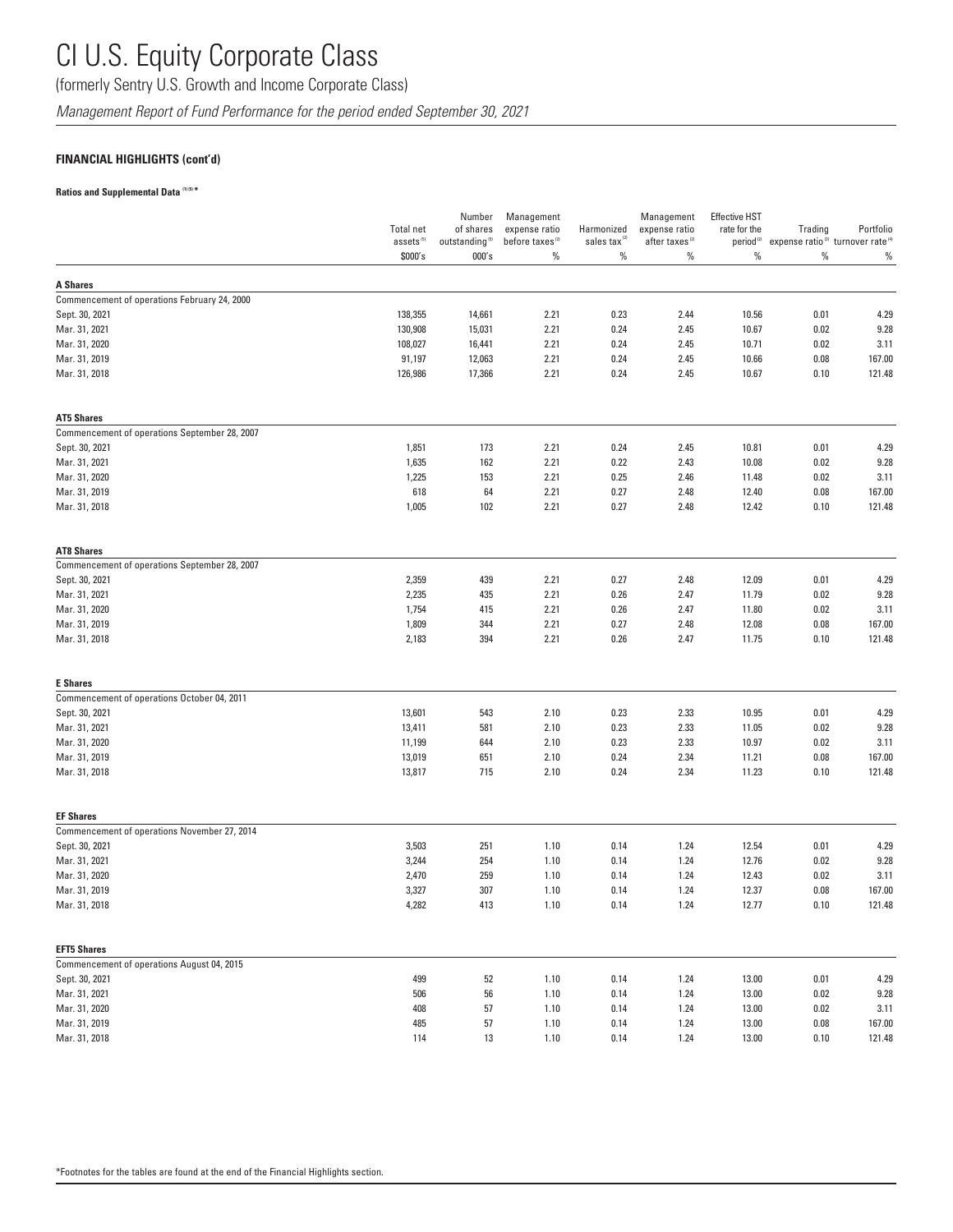(formerly Sentry U.S. Growth and Income Corporate Class)

*Management Report of Fund Performance for the period ended September 30, 2021*

### **FINANCIAL HIGHLIGHTS (cont'd)**

#### **Ratios and Supplemental Data (1) (5) \***

|                                               | <b>Total net</b><br>assets <sup>(5)</sup> | Number<br>of shares<br>outstanding <sup>(5)</sup> | Management<br>expense ratio<br>before taxes <sup>(2)</sup> | Harmonized<br>sales tax <sup>(2)</sup> | Management<br>expense ratio<br>after taxes <sup>(2)</sup> | <b>Effective HST</b><br>rate for the<br>period <sup>(2)</sup> | Trading      | Portfolio<br>expense ratio <sup>(3)</sup> turnover rate <sup>(4)</sup> |
|-----------------------------------------------|-------------------------------------------|---------------------------------------------------|------------------------------------------------------------|----------------------------------------|-----------------------------------------------------------|---------------------------------------------------------------|--------------|------------------------------------------------------------------------|
|                                               | \$000's                                   | 000's                                             | $\%$                                                       | $\%$                                   | $\%$                                                      | $\%$                                                          | $\%$         | $\%$                                                                   |
| <b>EFT8 Shares</b>                            |                                           |                                                   |                                                            |                                        |                                                           |                                                               |              |                                                                        |
| Commencement of operations August 04, 2015    |                                           |                                                   |                                                            |                                        |                                                           |                                                               |              |                                                                        |
| Sept. 30, 2021                                | 147                                       | 19                                                | 1.10                                                       | 0.06                                   | 1.16                                                      | 5.05                                                          | 0.01         | 4.29                                                                   |
| Mar. 31, 2021                                 | 140                                       | 19                                                | 1.10                                                       | 0.06                                   | 1.16                                                      | 5.43                                                          | 0.02         | 9.28                                                                   |
| Mar. 31, 2020                                 | 161                                       | 26                                                | 1.10                                                       | 0.06                                   | 1.16                                                      | 5.56                                                          | 0.02         | 3.11                                                                   |
| Mar. 31, 2019                                 | 148                                       | 20                                                | 1.10                                                       | 0.06                                   | 1.16                                                      | 5.51                                                          | 0.08         | 167.00                                                                 |
| Mar. 31, 2018                                 | 170                                       | 22                                                | 1.10                                                       | 0.06                                   | 1.16                                                      | 5.85                                                          | 0.10         | 121.48                                                                 |
| Mar. 31, 2017                                 | 201                                       | 23                                                | 1.10                                                       | 0.11                                   | 1.21                                                      | 11.26                                                         | 0.14         | 89.85                                                                  |
| <b>ET5 Shares</b>                             |                                           |                                                   |                                                            |                                        |                                                           |                                                               |              |                                                                        |
| Commencement of operations August 29, 2012    |                                           |                                                   |                                                            |                                        |                                                           |                                                               |              |                                                                        |
| Sept. 30, 2021                                | 674                                       | 49                                                | 2.10                                                       | 0.27                                   | 2.37                                                      | 13.00                                                         | 0.01         | 4.29                                                                   |
| Mar. 31, 2021                                 | 635                                       | 49                                                | 2.10                                                       | 0.27                                   | 2.37                                                      | 13.00                                                         | 0.02         | 9.28                                                                   |
| Mar. 31, 2020                                 | 503                                       | 49                                                | 2.10                                                       | 0.27                                   | 2.37                                                      | 13.00                                                         | 0.02         | 3.11                                                                   |
| Mar. 31, 2019                                 | 606                                       | 48                                                | 2.10                                                       | 0.27                                   | 2.37                                                      | 13.00                                                         | 0.08         | 167.00                                                                 |
| Mar. 31, 2018                                 | 615                                       | 48                                                | 2.10                                                       | 0.27                                   | 2.37                                                      | 13.00                                                         | 0.10         | 121.48                                                                 |
| Mar. 31, 2017                                 | 667                                       | 48                                                | 2.10                                                       | 0.27                                   | 2.37                                                      | 13.00                                                         | 0.14         | 89.85                                                                  |
| <b>ET8 Shares</b>                             |                                           |                                                   |                                                            |                                        |                                                           |                                                               |              |                                                                        |
| Commencement of operations August 29, 2012    |                                           |                                                   |                                                            |                                        |                                                           |                                                               |              |                                                                        |
| Sept. 30, 2021                                | $\mathbf{1}$                              |                                                   | 2.10                                                       | 0.27                                   | 2.37                                                      | 13.00                                                         | 0.01         | 4.29                                                                   |
| Mar. 31, 2021                                 | $\overline{1}$                            | ÷,                                                | 2.10                                                       | 0.27                                   | 2.37                                                      | 13.00                                                         | 0.02         | 9.28                                                                   |
| Mar. 31, 2020                                 | 21                                        | 3                                                 | 2.10                                                       | 0.27                                   | 2.37                                                      | 13.00                                                         | 0.02         | 3.11                                                                   |
| Mar. 31, 2019                                 | 23                                        | $\sqrt{2}$                                        | 2.10                                                       | 0.27                                   | 2.37                                                      | 13.00                                                         | 0.08         | 167.00                                                                 |
| Mar. 31, 2018<br>Mar. 31, 2017                | 21<br>21                                  | $\sqrt{2}$<br>$\sqrt{2}$                          | 2.10<br>2.10                                               | 0.27<br>0.27                           | 2.37<br>2.37                                              | 13.00<br>13.00                                                | 0.10<br>0.14 | 121.48<br>89.85                                                        |
| <b>F</b> Shares                               |                                           |                                                   |                                                            |                                        |                                                           |                                                               |              |                                                                        |
| Commencement of operations August 08, 2000    |                                           |                                                   |                                                            |                                        |                                                           |                                                               |              |                                                                        |
| Sept. 30, 2021                                | 17,631                                    | 1,373                                             | 1.21                                                       | 0.13                                   | 1.34                                                      | 10.37                                                         | 0.01         | 4.29                                                                   |
| Mar. 31, 2021                                 | 14,260                                    | 1,210                                             | 1.21                                                       | 0.13                                   | 1.34                                                      | 10.71                                                         | 0.02         | 9.28                                                                   |
| Mar. 31, 2020                                 | 10,728                                    | 1,221                                             | 1.21                                                       | 0.13                                   | 1.34                                                      | 11.01                                                         | 0.02         | 3.11                                                                   |
| Mar. 31, 2019                                 | 5,034                                     | 503                                               | 1.21                                                       | 0.13                                   | 1.34                                                      | 11.01                                                         | 0.08         | 167.00                                                                 |
| Mar. 31, 2018                                 | 7,835                                     | 819                                               | 1.21                                                       | 0.13                                   | 1.34                                                      | 10.71                                                         | 0.10         | 121.48                                                                 |
| Mar. 31, 2017                                 | 12,628                                    | 1,296                                             | 1.21                                                       | 0.13                                   | 1.34                                                      | 11.04                                                         | 0.14         | 89.85                                                                  |
| <b>FT5 Shares</b>                             |                                           |                                                   |                                                            |                                        |                                                           |                                                               |              |                                                                        |
| Commencement of operations September 28, 2007 |                                           |                                                   |                                                            |                                        |                                                           |                                                               |              |                                                                        |
| Sept. 30, 2021                                | 488                                       | 42                                                | 1.21                                                       | 0.13                                   | 1.34                                                      | 10.70                                                         | 0.01         | 4.29                                                                   |
| Mar. 31, 2021                                 | 259                                       | 24                                                | 1.21                                                       | 0.10                                   | 1.31                                                      | 8.33                                                          | 0.02         | 9.28                                                                   |
| Mar. 31, 2020                                 | 142                                       | 17                                                | 1.21                                                       | 0.08                                   | 1.29                                                      | 6.84                                                          | 0.02         | 3.11                                                                   |
| Mar. 31, 2019                                 | 160                                       | 16                                                | 1.21                                                       | 0.08                                   | 1.29                                                      | 6.88                                                          | 0.08         | 167.00                                                                 |
| Mar. 31, 2018                                 | 180                                       | 18                                                | 1.21                                                       | 0.11                                   | 1.32                                                      | 8.80                                                          | 0.10         | 121.48                                                                 |
| Mar. 31, 2017                                 | 235                                       | 21                                                | 1.21                                                       | 0.10                                   | 1.31                                                      | 8.35                                                          | 0.14         | 89.85                                                                  |
| <b>FT8 Shares</b>                             |                                           |                                                   |                                                            |                                        |                                                           |                                                               |              |                                                                        |
| Commencement of operations September 28, 2007 |                                           |                                                   |                                                            |                                        |                                                           |                                                               |              |                                                                        |
| Sept. 30, 2021<br>Mar. 31, 2021               | 1,417<br>1,354                            | 151<br>151                                        | 1.21                                                       | 0.15                                   | 1.36                                                      | 12.79                                                         | 0.01         | 4.29<br>9.28                                                           |
| Mar. 31, 2020                                 | 1,140                                     | 156                                               | 1.21<br>1.21                                               | 0.16<br>0.16                           | 1.37<br>1.37                                              | 12.94<br>13.00                                                | 0.02<br>0.02 | 3.11                                                                   |
| Mar. 31, 2019                                 | 321                                       | 36                                                | 1.21                                                       | 0.16                                   | 1.37                                                      | 13.00                                                         | 0.08         | 167.00                                                                 |
| Mar. 31, 2018                                 | 383                                       | 41                                                | 1.21                                                       | 0.15                                   | 1.36                                                      | 12.68                                                         | 0.10         | 121.48                                                                 |
| Mar. 31, 2017                                 | 470                                       | 45                                                | 1.21                                                       | 0.15                                   | 1.36                                                      | 12.62                                                         | 0.14         | 89.85                                                                  |
|                                               |                                           |                                                   |                                                            |                                        |                                                           |                                                               |              |                                                                        |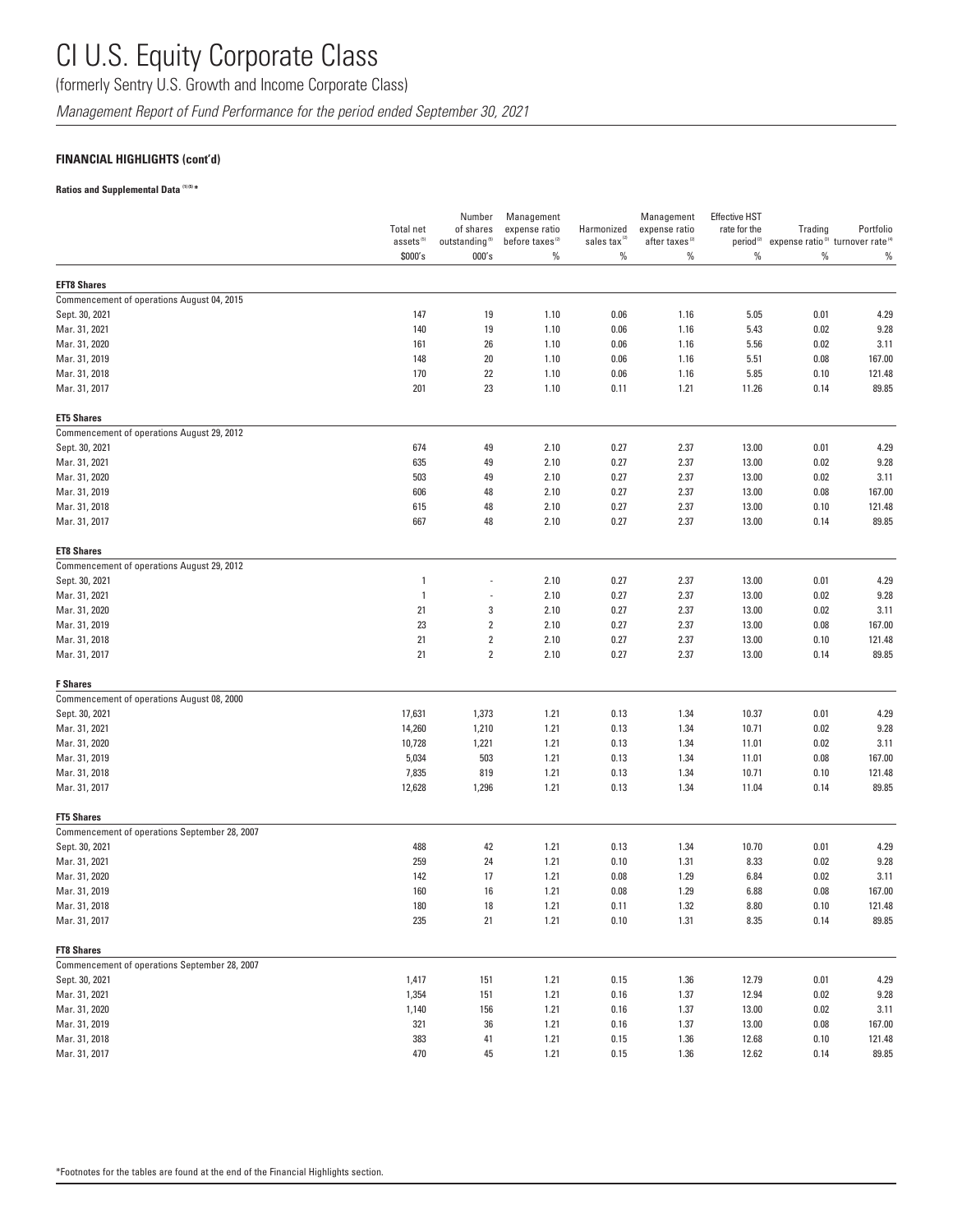(formerly Sentry U.S. Growth and Income Corporate Class)

*Management Report of Fund Performance for the period ended September 30, 2021*

### **FINANCIAL HIGHLIGHTS (cont'd)**

#### **Ratios and Supplemental Data (1) (5) \***

|                                              | <b>Total net</b><br>assets <sup>(5)</sup> | Number<br>of shares<br>outstanding <sup>(5)</sup> | Management<br>expense ratio<br>before taxes <sup>(2)</sup> | Harmonized<br>sales tax <sup>12</sup> | Management<br>expense ratio<br>after taxes <sup>(2)</sup> | <b>Effective HST</b><br>rate for the<br>period <sup>(2)</sup> | Trading<br>expense ratio <sup>(3)</sup> turnover rate <sup>(4)</sup> | Portfolio |
|----------------------------------------------|-------------------------------------------|---------------------------------------------------|------------------------------------------------------------|---------------------------------------|-----------------------------------------------------------|---------------------------------------------------------------|----------------------------------------------------------------------|-----------|
|                                              | \$000's                                   | 000's                                             | $\%$                                                       | $\%$                                  | $\%$                                                      | $\%$                                                          | $\%$                                                                 | $\%$      |
| I Shares                                     |                                           |                                                   |                                                            |                                       |                                                           |                                                               |                                                                      |           |
| Commencement of operations November 18, 2011 |                                           |                                                   |                                                            |                                       |                                                           |                                                               |                                                                      |           |
| Sept. 30, 2021                               | 89,799                                    | 3,168                                             |                                                            |                                       |                                                           |                                                               | 0.01                                                                 | 4.29      |
| Mar. 31, 2021                                | 88,278                                    | 3,416                                             |                                                            |                                       |                                                           |                                                               | 0.02                                                                 | 9.28      |
| Mar. 31, 2020                                | 76,782                                    | 4,037                                             |                                                            |                                       |                                                           |                                                               | 0.02                                                                 | 3.11      |
|                                              | 124,781                                   |                                                   |                                                            |                                       |                                                           |                                                               | 0.08                                                                 | 167.00    |
| Mar. 31, 2019                                |                                           | 5,846                                             |                                                            |                                       |                                                           |                                                               |                                                                      |           |
| Mar. 31, 2018                                | 134,046                                   | 6,654                                             |                                                            |                                       |                                                           | L,                                                            | 0.10                                                                 | 121.48    |
| Mar. 31, 2017                                | 135,415                                   | 6,690                                             |                                                            |                                       |                                                           |                                                               | 0.14                                                                 | 89.85     |
| <b>IT8 Shares</b>                            |                                           |                                                   |                                                            |                                       |                                                           |                                                               |                                                                      |           |
| Commencement of operations November 18, 2011 |                                           |                                                   |                                                            |                                       |                                                           |                                                               |                                                                      |           |
| Sept. 30, 2021                               | 1,607                                     | 123                                               |                                                            |                                       |                                                           |                                                               | 0.01                                                                 | 4.29      |
| Mar. 31, 2021                                | 1,537                                     | 125                                               |                                                            |                                       |                                                           |                                                               | 0.02                                                                 | 9.28      |
| Mar. 31, 2020                                | 478                                       | 48                                                |                                                            |                                       |                                                           |                                                               | 0.02                                                                 | 3.11      |
| Mar. 31, 2019                                | 553                                       | 46                                                |                                                            |                                       |                                                           |                                                               | 0.08                                                                 | 167.00    |
| Mar. 31, 2018                                | 675                                       | 55                                                |                                                            |                                       |                                                           |                                                               | 0.10                                                                 | 121.48    |
| Mar. 31, 2017                                | 608                                       | 45                                                |                                                            |                                       |                                                           | ÷,                                                            | 0.14                                                                 | 89.85     |
| <b>0 Shares</b>                              |                                           |                                                   |                                                            |                                       |                                                           |                                                               |                                                                      |           |
| Commencement of operations October 04, 2011  |                                           |                                                   |                                                            |                                       |                                                           |                                                               |                                                                      |           |
| Sept. 30, 2021                               | 30,769                                    | 988                                               | 0.15                                                       | 0.01                                  | 0.16                                                      | 8.62                                                          | 0.01                                                                 | 4.29      |
| Mar. 31, 2021                                | 36,901                                    | 1,299                                             | 0.15                                                       | 0.01                                  | 0.16                                                      | 8.59                                                          | 0.02                                                                 | 9.28      |
| Mar. 31, 2020                                | 29,371                                    | 1,402                                             | 0.15                                                       | 0.01                                  | 0.16                                                      | 8.65                                                          | 0.02                                                                 | 3.11      |
| Mar. 31, 2019                                | 36,087                                    | 1,532                                             | 0.15                                                       | 0.01                                  | 0.16                                                      | 9.11                                                          | 0.08                                                                 | 167.00    |
| Mar. 31, 2018                                | 39,870                                    |                                                   |                                                            |                                       | 0.16                                                      |                                                               | 0.10                                                                 | 121.48    |
| Mar. 31, 2017                                | 43,896                                    | 1,791<br>1,959                                    | 0.15<br>0.15                                               | 0.01<br>0.01                          | 0.16                                                      | 9.53<br>9.99                                                  | 0.14                                                                 | 89.85     |
| <b>OT5 Shares</b>                            |                                           |                                                   |                                                            |                                       |                                                           |                                                               |                                                                      |           |
| Commencement of operations August 29, 2012   |                                           |                                                   |                                                            |                                       |                                                           |                                                               |                                                                      |           |
| Sept. 30, 2021                               | 399                                       | 24                                                | 0.15                                                       | 0.01                                  | 0.16                                                      | 5.89                                                          | 0.01                                                                 | 4.29      |
| Mar. 31, 2021                                | 370                                       | 23                                                | 0.15                                                       | 0.01                                  | 0.16                                                      | 5.88                                                          | 0.02                                                                 | 9.28      |
| Mar. 31, 2020                                | 272                                       | 22                                                | 0.15                                                       | 0.01                                  | 0.16                                                      | 5.82                                                          | 0.02                                                                 | 3.11      |
| Mar. 31, 2019                                | 306                                       | 21                                                |                                                            | 0.01                                  |                                                           | 7.34                                                          | 0.08                                                                 | 167.00    |
|                                              |                                           |                                                   | 0.15                                                       |                                       | 0.16                                                      |                                                               |                                                                      |           |
| Mar. 31, 2018                                | 329                                       | 23                                                | 0.15                                                       | 0.01                                  | 0.16                                                      | 8.28                                                          | 0.10                                                                 | 121.48    |
| Mar. 31, 2017                                | 306                                       | 20                                                | 0.15                                                       | 0.01                                  | 0.16                                                      | 8.21                                                          | 0.14                                                                 | 89.85     |
| <b>OT8 Shares</b>                            |                                           |                                                   |                                                            |                                       |                                                           |                                                               |                                                                      |           |
| Commencement of operations August 29, 2012   |                                           |                                                   |                                                            |                                       |                                                           |                                                               |                                                                      |           |
| Sept. 30, 2021                               | 871                                       | 68                                                | 0.15                                                       | 0.02                                  | 0.17                                                      | 12.65                                                         | 0.01                                                                 | 4.29      |
| Mar. 31, 2021                                | 849                                       | 70                                                | 0.15                                                       | 0.02                                  | 0.17                                                      | 12.84                                                         | 0.02                                                                 | 9.28      |
| Mar. 31, 2020                                | 619                                       | 64                                                | 0.15                                                       | 0.02                                  | 0.17                                                      | 12.64                                                         | 0.02                                                                 | 3.11      |
| Mar. 31, 2019                                | 890                                       | 75                                                | 0.15                                                       | 0.02                                  | 0.17                                                      | 12.58                                                         | 0.08                                                                 | 167.00    |
| Mar. 31, 2018                                | 879                                       | 73                                                | 0.15                                                       | 0.02                                  | 0.17                                                      | 12.67                                                         | 0.10                                                                 | 121.48    |
| Mar. 31, 2017                                | 1,016                                     | 76                                                | 0.15                                                       | 0.02                                  | 0.17                                                      | 12.28                                                         | 0.14                                                                 | 89.85     |
| P Shares                                     |                                           |                                                   |                                                            |                                       |                                                           |                                                               |                                                                      |           |
| Commencement of operations May 01, 2017      |                                           |                                                   |                                                            |                                       |                                                           |                                                               |                                                                      |           |
| Sept. 30, 2021                               | 989                                       | 75                                                | 0.21                                                       | 0.02                                  | 0.23                                                      | 9.20                                                          | 0.01                                                                 | 4.29      |
| Mar. 31, 2021                                | 749                                       | 62                                                | 0.21                                                       | 0.02                                  | 0.23                                                      | 10.35                                                         | 0.02                                                                 | 9.28      |
| Mar. 31, 2020                                | 516                                       | 58                                                | 0.21                                                       | 0.03                                  | 0.24                                                      | 12.46                                                         | 0.02                                                                 | 3.11      |
| Mar. 31, 2019                                | 198                                       | 20                                                | 0.21                                                       | 0.03                                  | 0.24                                                      | 13.01                                                         | 0.08                                                                 | 167.00    |
| Mar. 31, 2018                                | 62                                        | $\overline{7}$                                    | 0.21                                                       | 0.03                                  | 0.24                                                      | 13.00                                                         | 0.10                                                                 | 121.48    |
|                                              |                                           |                                                   |                                                            |                                       |                                                           |                                                               |                                                                      |           |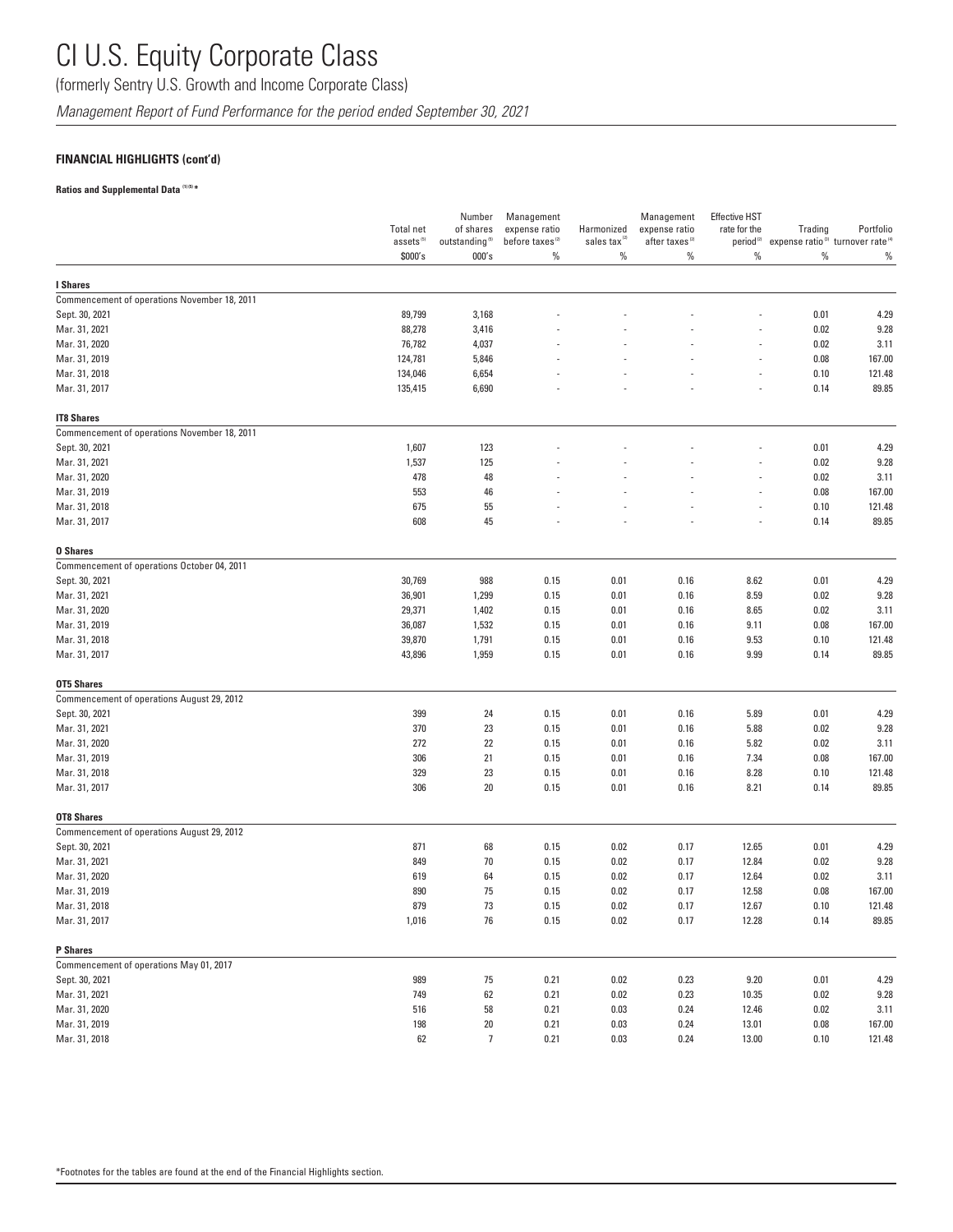(formerly Sentry U.S. Growth and Income Corporate Class)

*Management Report of Fund Performance for the period ended September 30, 2021*

#### **FINANCIAL HIGHLIGHTS (cont'd)**

#### **Ratios and Supplemental Data (1) (5)**

|                                          | <b>Total net</b><br>assets <sup>(5)</sup> | Number<br>of shares<br>outstanding <sup>(5)</sup> | Management<br>expense ratio<br>before taxes <sup>(2)</sup> | Harmonized<br>sales tax <sup>12</sup> | Management<br>expense ratio<br>after taxes <sup>(2)</sup> | <b>Effective HST</b><br>rate for the<br>period <sup>(2)</sup> | Trading<br>expense ratio <sup>(3)</sup> turnover rate <sup>(4)</sup> | Portfolio |
|------------------------------------------|-------------------------------------------|---------------------------------------------------|------------------------------------------------------------|---------------------------------------|-----------------------------------------------------------|---------------------------------------------------------------|----------------------------------------------------------------------|-----------|
|                                          | \$000's                                   | 000's                                             | $\%$                                                       | $\%$                                  | $\%$                                                      | $\%$                                                          | $\%$                                                                 | $\%$      |
| <b>PT5 Shares</b>                        |                                           |                                                   |                                                            |                                       |                                                           |                                                               |                                                                      |           |
| Commencement of operations May 01, 2017  |                                           |                                                   |                                                            |                                       |                                                           |                                                               |                                                                      |           |
| Sept. 30, 2021                           | $\mathbf{1}$                              | ÷,                                                | 0.21                                                       | 0.03                                  | 0.24                                                      | 13.00                                                         | 0.01                                                                 | 4.29      |
| Mar. 31, 2021                            | $\mathbf{1}$                              | $\overline{\phantom{a}}$                          | 0.21                                                       | 0.03                                  | 0.24                                                      | 13.00                                                         | 0.02                                                                 | 9.28      |
| Mar. 31, 2020                            | 10                                        | $\mathbf{1}$                                      | 0.21                                                       | 0.03                                  | 0.24                                                      | 13.00                                                         | 0.02                                                                 | 3.11      |
| Mar. 31, 2019                            | 11                                        | 1                                                 | 0.21                                                       | 0.03                                  | 0.24                                                      | 13.00                                                         | 0.08                                                                 | 167.00    |
| Mar. 31, 2018                            | 10                                        | $\mathbf{1}$                                      | 0.21                                                       | 0.03                                  | 0.24                                                      | 13.00                                                         | 0.10                                                                 | 121.48    |
| <b>PT8 Shares</b>                        |                                           |                                                   |                                                            |                                       |                                                           |                                                               |                                                                      |           |
| Commencement of operations May 01, 2017  |                                           |                                                   |                                                            |                                       |                                                           |                                                               |                                                                      |           |
| Sept. 30, 2021                           | 1,626                                     | 176                                               | 0.21                                                       | 0.03                                  | 0.24                                                      | 13.00                                                         | 0.01                                                                 | 4.29      |
| Mar. 31, 2021                            | 1,538                                     | 176                                               | 0.21                                                       | 0.03                                  | 0.24                                                      | 13.00                                                         | 0.02                                                                 | 9.28      |
| Mar. 31, 2020                            | 10                                        | $\mathbf{1}$                                      | 0.21                                                       | 0.03                                  | 0.24                                                      | 13.00                                                         | 0.02                                                                 | 3.11      |
| Mar. 31, 2019                            | 11                                        | $\mathbf{1}$                                      | 0.21                                                       | 0.03                                  | 0.24                                                      | 13.00                                                         | 0.08                                                                 | 167.00    |
| Mar. 31, 2018                            | 10                                        | $\mathbf{1}$                                      | 0.21                                                       | 0.03                                  | 0.24                                                      | 13.00                                                         | 0.10                                                                 | 121.48    |
| <b>W</b> Shares                          |                                           |                                                   |                                                            |                                       |                                                           |                                                               |                                                                      |           |
| Commencement of operations July 27, 2017 |                                           |                                                   |                                                            |                                       |                                                           |                                                               |                                                                      |           |
| Sept. 30, 2021                           | $\mathbf{1}$                              | ÷,                                                | 0.15                                                       | 0.02                                  | 0.17                                                      | 13.00                                                         | 0.01                                                                 | 4.29      |
| Mar. 31, 2021                            | $\overline{1}$                            |                                                   | 0.15                                                       | 0.02                                  | 0.17                                                      | 13.00                                                         | 0.02                                                                 | 9.28      |
| Mar. 31, 2020                            | 11                                        | $\mathbf{1}$                                      | 0.16                                                       | 0.02                                  | 0.18                                                      | 13.00                                                         | 0.02                                                                 | 3.11      |
| Mar. 31, 2019                            | 12                                        | 1                                                 | 0.21                                                       | 0.03                                  | 0.24                                                      | 13.00                                                         | 0.08                                                                 | 167.00    |
| Mar. 31, 2018                            | 11                                        | $\mathbf{1}$                                      | 0.21                                                       | 0.03                                  | 0.24                                                      | 13.00                                                         | 0.10                                                                 | 121.48    |
| <b>WT8 Shares</b>                        |                                           |                                                   |                                                            |                                       |                                                           |                                                               |                                                                      |           |
| Commencement of operations July 27, 2017 |                                           |                                                   |                                                            |                                       |                                                           |                                                               |                                                                      |           |
| Sept. 30, 2021                           | $\mathbf{1}$                              |                                                   | 0.15                                                       | 0.02                                  | 0.17                                                      | 13.00                                                         | 0.01                                                                 | 4.29      |
| Mar. 31, 2021                            | $\overline{1}$                            | $\overline{\phantom{a}}$                          | 0.15                                                       | 0.02                                  | 0.17                                                      | 13.00                                                         | 0.02                                                                 | 9.28      |
| Mar. 31, 2020                            | 11                                        | 1                                                 | 0.17                                                       | 0.03                                  | 0.20                                                      | 13.00                                                         | 0.02                                                                 | 3.11      |
| Mar. 31, 2019                            | 12                                        | $\mathbf{1}$                                      | 0.21                                                       | 0.03                                  | 0.24                                                      | 13.00                                                         | 0.08                                                                 | 167.00    |
| Mar. 31, 2018                            | 11                                        | $\mathbf{1}$                                      | 0.21                                                       | 0.03                                  | 0.24                                                      | 13.00                                                         | 0.10                                                                 | 121.48    |

(1) This information is derived from the Fund's semi-annual and annual financial statements.

(2) Management expense ratio is calculated based on expenses charged to the Fund (excluding commissions and other portfolio transaction costs) and is expressed as an annualized percentage of daily average net assets for the period, including the Fund's proportionate share of any underlying fund(s) expenses, if applicable. The Effective HST tax rate is calculated using the attribution percentage for each province based on shareholder residency and can be different from 13%.

(3) The trading expense ratio represents total commissions and other portfolio transaction costs expressed as an annualized percentage of daily average net assets during the period, including the Fund's proportionate share of such expenses of any underlying fund(s), if applicable.

(4) The Fund's portfolio turnover rate indicates how actively the Fund's portfolio advisor manages its portfolio investments. A portfolio turnover rate of 100% is equivalent to the Fund buying and selling all of the securities in its portfolio once in the course of the fiscal period. The higher a Fund's portfolio turnover rate in a period, the greater the trading costs payable by the Fund in the period, and the greater the chance of an investor receiving taxable capital gains in the period. There is not necessarily a relationship between a higher turnover rate and the performance of a Fund. Portfolio turnover rate is calculated by dividing the lesser of the cost of purchases and the proceeds of sales of portfolio securities for the period, and excluding cash and short-term investments maturing in less than one year, and before assets acquired from a merger, if applicable, by the average of the monthly fair value of investments during the period.

(5) This information is provided for the period ended September 30, 2021 and the years ended March 31.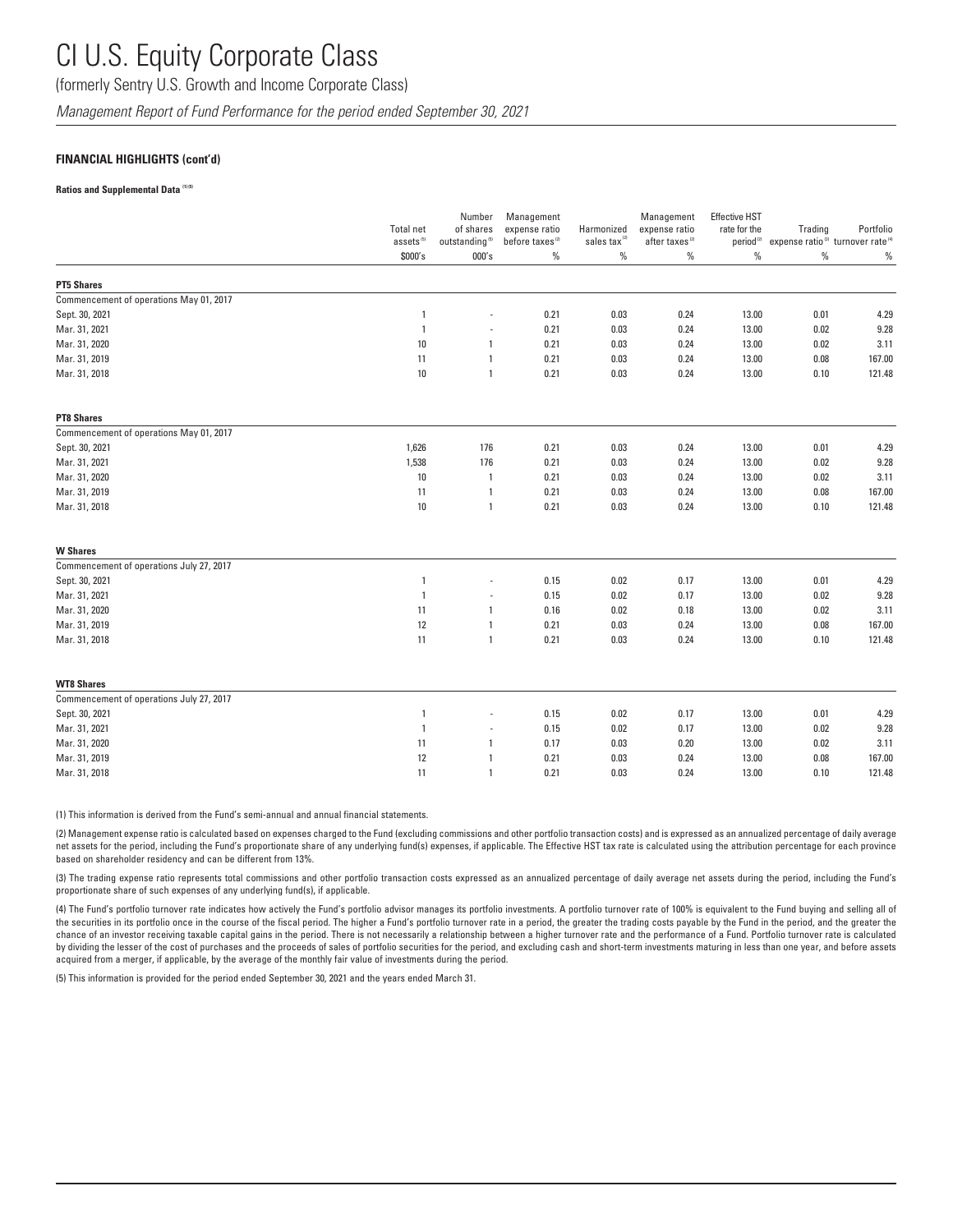(formerly Sentry U.S. Growth and Income Corporate Class)

*Management Report of Fund Performance for the period ended September 30, 2021*

### **PAST PERFORMANCE**

This section describes how the Fund has performed in the past. Remember, past returns do not indicate how the Fund will perform in the future. The information shown assumes that dividends made by the Fund in the periods shown were reinvested in additional shares of the relevant Series of the Fund. In addition, the information does not take into account sales, redemption, distribution or other optional charges that would have reduced returns or performance.

#### *Year-by-Year Returns*

The following charts show the Fund's semi-annual and annual performance for each of the periods shown and illustrate how the Fund's performance has changed from period to period. In percentage terms, the charts show how much an investment made on the first day of each financial period would have grown or decreased by the last day of each financial period, except where noted.































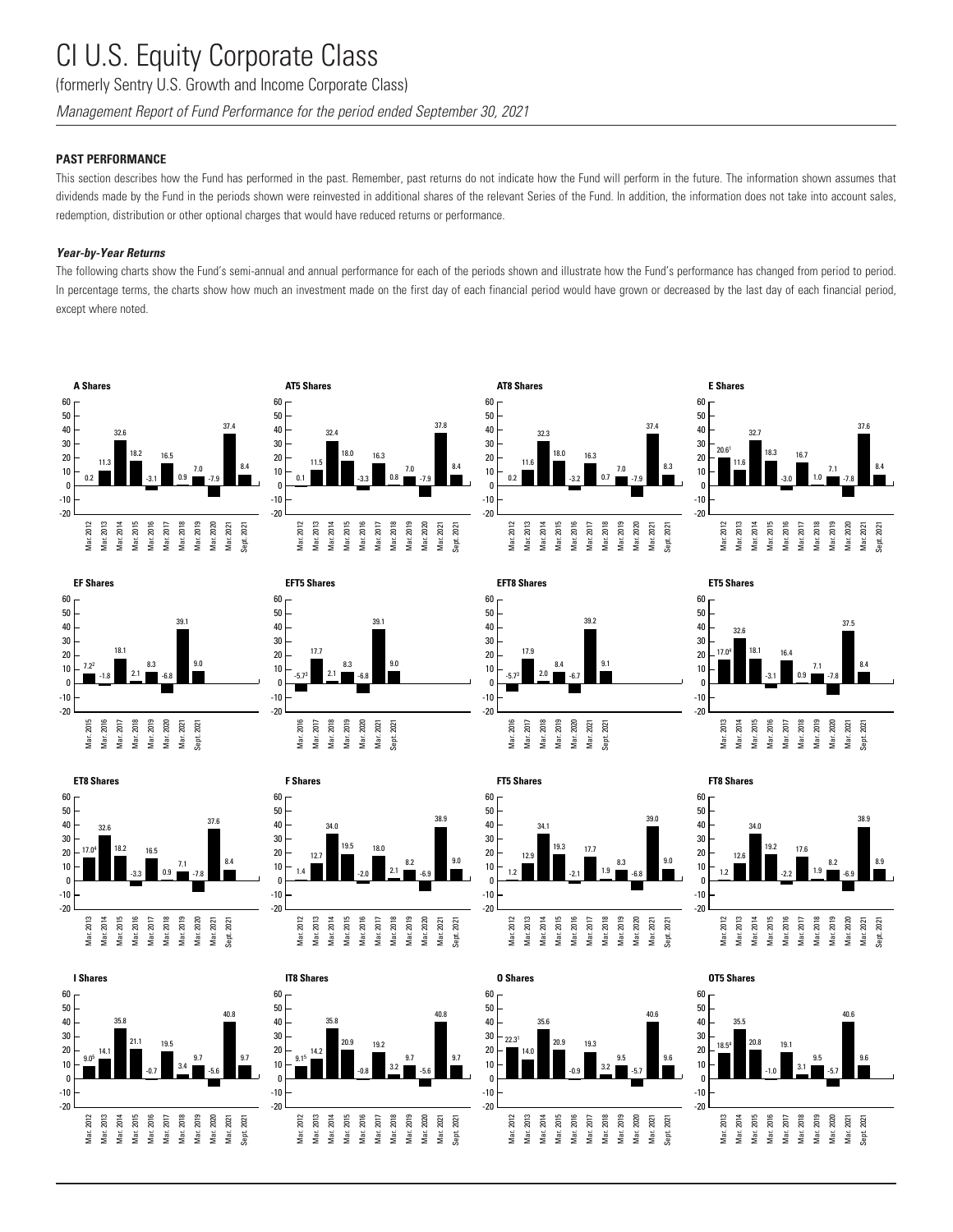#### CI U.S. Equity Corporate Class 2<br>1 | 1 | C<br>1 | 1 | C .<br>ıtv  $\sim$ mor: roto Clo -0.8

(formerly Sentry U.S. Growth and Income Corporate Class) C(

Management Report of Fund Performance for the period ended September 30, 2021<br> Management Report of Fund Performance for the period ended Septem.<br>.  $\frac{1}{2}$ 

Mar. 2018 Mar. 2019 Mar. 2020

-20

Mar. 2021 Sept. 2021





Mar. 2018 Mar. 2019 Mar. 2020 Mar. 2021 Sept. 2021

-20

2 2015 return is for the period from November 27, 2014 to March 31, 2015.

3 2016 return is for the period from August 4, 2015 to March 31, 2016.

4 2013 return is for the period from August 29, 2012 to March 31, 2013.

5 2012 return is for the period from November 18, 2011 to March 31, 2012.

6 2018 return is for the period from May 1, 2017 to March 31, 2018. 7 2018 return is for the period from July 27, 2017 to March 31, 2018.